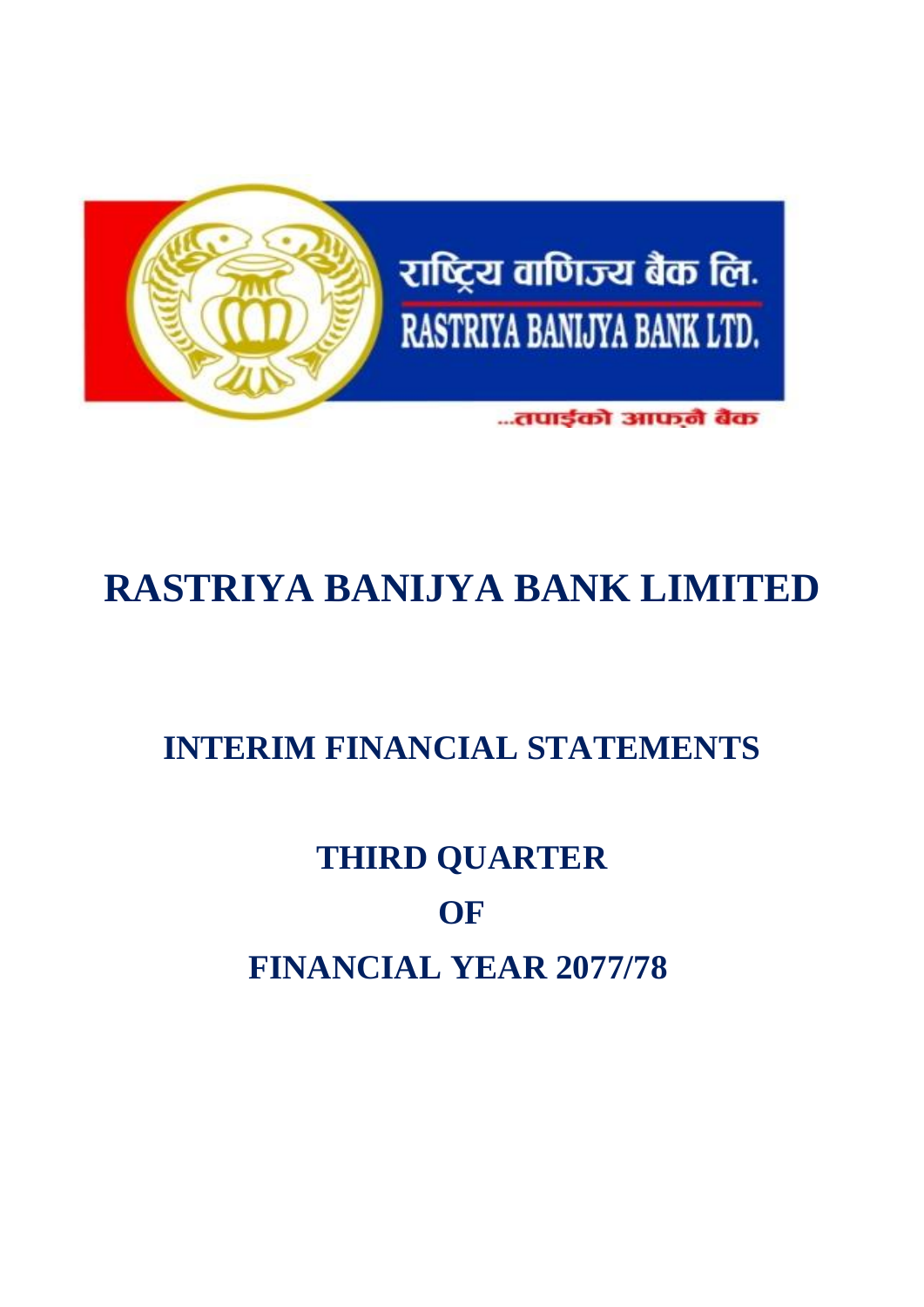

#### **Condensed Consolidated Statement of Financial Position As on 2077 Chaitra End (13th April 2021)**

|                                           |                            |                                    | Amount in Rs.<br><b>Bank</b> |                                                         |  |  |  |
|-------------------------------------------|----------------------------|------------------------------------|------------------------------|---------------------------------------------------------|--|--|--|
|                                           | <b>This Quarter Ending</b> | Group<br><b>Immediate Previous</b> |                              | <b>This Quarter Ending</b><br><b>Immediate Previous</b> |  |  |  |
| <b>Particulars</b>                        |                            | <b>Year Ending</b>                 |                              | <b>Year Ending</b>                                      |  |  |  |
| <b>Assets</b>                             |                            |                                    |                              |                                                         |  |  |  |
| Cash and cash equivalent                  | 19,223,740,652             | 7,096,982,650                      | 16,886,451,587               | 7,093,858,989                                           |  |  |  |
| Due from Nepal Rastra Bank                | 13,435,460,691             | 17,934,764,144                     | 13,435,460,691               | 17,934,764,144                                          |  |  |  |
| Placement with Bank and Financial         |                            | 48,120,000                         |                              | 48,120,000                                              |  |  |  |
| Derivative financial instruments          | $\overline{\phantom{a}}$   |                                    |                              |                                                         |  |  |  |
| Other trading assets                      |                            |                                    |                              |                                                         |  |  |  |
| Loan and advances to B/FIs                | 11,661,253,477             | 4,456,754,500                      | 11,661,253,477               | 4,456,754,500                                           |  |  |  |
| Loans and advances to customers           | 167,518,256,594            | 150,797,846,725                    | 167,518,256,594              | 150,797,846,725                                         |  |  |  |
| Investment securities                     | 70,611,070,418             | 74,865,677,734                     | 70,515,047,220               | 74,769,660,377                                          |  |  |  |
| Current tax assets                        | 2,144,397,490              | 2,649,779,805                      | 2,144,020,356                | 2,648,121,133                                           |  |  |  |
| Investment in subsidiaries                |                            |                                    | 200,000,000                  | 200,000,000                                             |  |  |  |
| Investment in associates                  | 78,357,929                 | 134,471,681                        | 55,000,000                   | 97,858,000                                              |  |  |  |
| Investment property                       | 109,378,538                | 109,378,538                        | 109,378,538                  | 109,378,538                                             |  |  |  |
| Property and equipment                    | 1,626,091,906              | 1,559,335,542                      | 1,621,760,212                | 1,555,721,741                                           |  |  |  |
| Goodwill and Intangible assets            | 69,853,153                 | 43,669,655                         | 69,144,462                   | 42,886,663                                              |  |  |  |
| Deferred tax assets                       | 329,934,463                | 647, 565, 217                      | 329,395,391                  | 647,026,144                                             |  |  |  |
| Other assets                              | 4,956,302,141              | 6,367,191,922                      | 4,952,102,288                | 6,364,264,488                                           |  |  |  |
| <b>Total Assets</b>                       | 291,764,097,452            | 266,711,538,113                    | 289,497,270,816              | 266,766,261,442                                         |  |  |  |
| <b>Liabilities</b>                        |                            |                                    |                              |                                                         |  |  |  |
| Due to Bank and Financial Institution     | 6,462,084,182              | 2,278,454,058                      | 6,462,084,182                | 2,278,454,058                                           |  |  |  |
| Due to Nepal Rastra Bank                  | 2,473,556,684              | 281,069,159                        | 2,473,556,684                | 281,069,159                                             |  |  |  |
| Derivative financial instruments          | 81,378,000                 |                                    | 81,378,000                   |                                                         |  |  |  |
| Deposits from customers                   | 240,496,750,104            | 230,788,873,397                    | 240,725,495,997              | 230,902,636,884                                         |  |  |  |
| Borrowing                                 | 60,169,076                 | 60,064,154                         | 60,169,076                   | 60,064,154                                              |  |  |  |
| <b>Current Tax Liabilities</b>            |                            |                                    |                              |                                                         |  |  |  |
| Provisions                                | 341,385,636                | 375,137,309                        | 341,385,636                  | 375,137,308                                             |  |  |  |
| Deferred tax liabilities                  |                            |                                    |                              |                                                         |  |  |  |
| Other liabilities                         | 14,982,903,620             | 9,843,675,174                      | 12,537,559,047               | 9,839,361,931                                           |  |  |  |
| Debt securities issued                    |                            |                                    |                              |                                                         |  |  |  |
| <b>Subordinated Liabilities</b>           |                            |                                    |                              |                                                         |  |  |  |
| <b>Total liabilities</b>                  | 264,898,227,302            | 243, 627, 273, 251                 | 262,681,628,622              | 243,736,723,494                                         |  |  |  |
| <b>Equity</b>                             |                            |                                    |                              |                                                         |  |  |  |
| Share capital                             | 9,184,891,614              | 9,004,795,700                      | 9,184,891,614                | 9,004,795,700                                           |  |  |  |
| Share premium                             |                            |                                    |                              |                                                         |  |  |  |
| Retained earnings                         | 3,448,723,525              | 815,085,569                        | 3,399,750,710                | 761,613,798                                             |  |  |  |
| Reserves                                  | 14,232,255,011             | 13,264,383,593                     | 14,230,999,870               | 13,263,128,450                                          |  |  |  |
| Total equity attributable to equity       | 26,865,870,150             | 23,084,264,862                     | 26,815,642,194               | 23,029,537,948                                          |  |  |  |
| <b>Non-controlling interest</b>           |                            |                                    |                              |                                                         |  |  |  |
| <b>Total equity</b>                       | 26,865,870,150             | 23,084,264,862                     | 26,815,642,194               | 23,029,537,948                                          |  |  |  |
| <b>Total liabilities and equity</b>       | 291,764,097,452            | 266,711,538,113                    | 289,497,270,816              | 266,766,261,442                                         |  |  |  |
| <b>Contingent liabilities and commitm</b> |                            |                                    | 27,180,369,237               |                                                         |  |  |  |
| Net assets value per share                | 27,180,369,237             | 23,655,701,205                     |                              | 23,655,701,205                                          |  |  |  |
|                                           | 292.50                     | 256.36                             | 291.95                       | 255.75                                                  |  |  |  |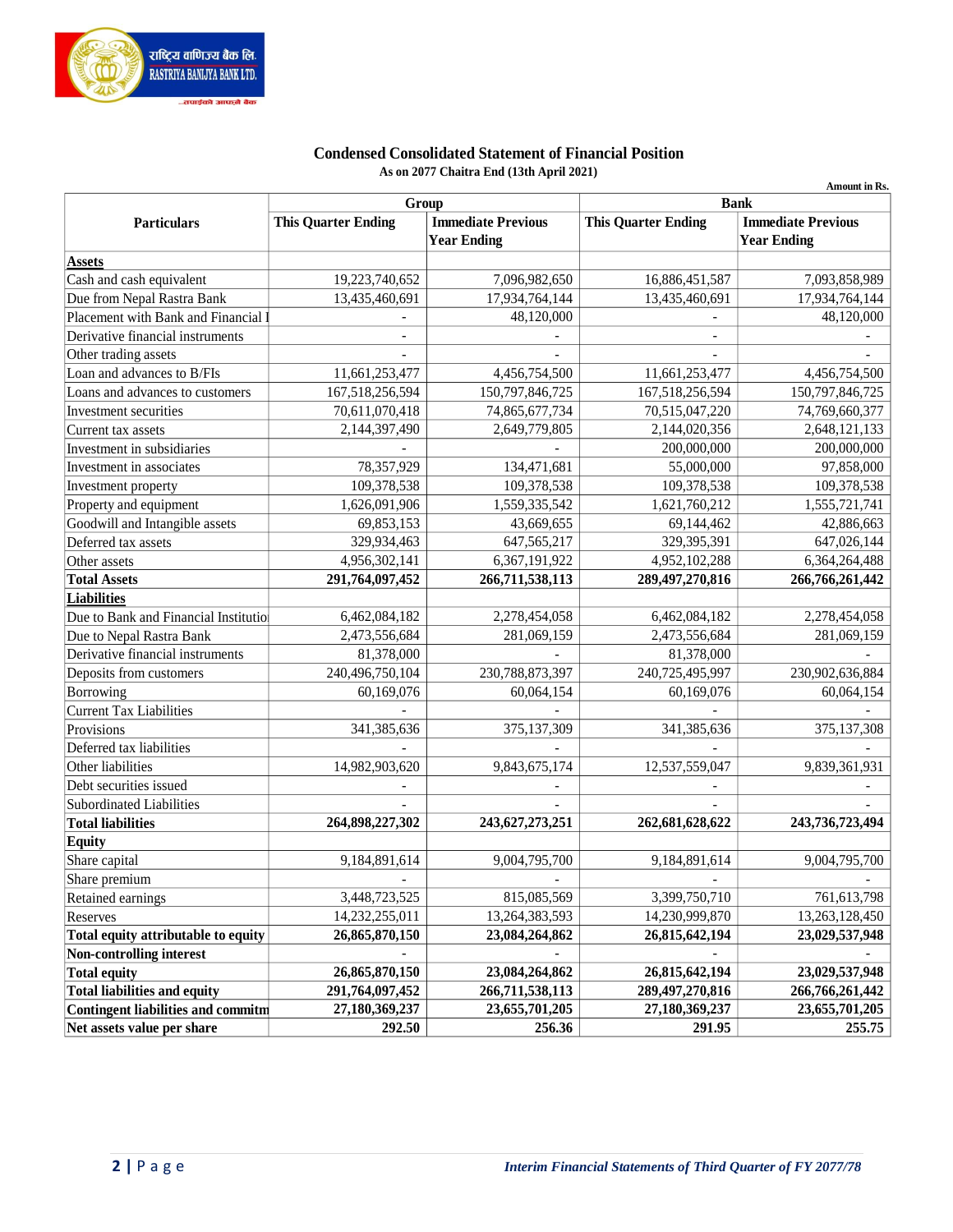

#### **Condensed Consolidated Statement of Profit or Loss For the Third Quarter of FY 2077/78 ended on 2077 Chaitra End (13th April 2021)**

|                                                            |                     |                                  |                     |                                  |                     |                           |                     | Amount in Rs.             |  |
|------------------------------------------------------------|---------------------|----------------------------------|---------------------|----------------------------------|---------------------|---------------------------|---------------------|---------------------------|--|
|                                                            |                     | Group                            |                     |                                  | <b>Bank</b>         |                           |                     |                           |  |
| <b>Particulars</b>                                         | <b>Current Year</b> |                                  |                     | <b>Previous Year</b>             | <b>Current Year</b> |                           |                     | <b>Previous Year</b>      |  |
|                                                            | <b>This Quarter</b> | <b>Upto this</b><br>Quarter(YTD) | <b>This Quarter</b> | <b>Upto this</b><br>Quarter(YTD) | <b>This Quarter</b> | Upto this<br>Quarter(YTD) | <b>This Quarter</b> | Upto this<br>Quarter(YTD) |  |
|                                                            |                     |                                  |                     |                                  |                     |                           |                     |                           |  |
| Interest income                                            | 4,373,051,625       | 12,262,013,373                   | 3,891,526,655       | 12,619,682,082                   | 4,367,135,072       | 12,254,645,978            | 3,891,526,655       | 12,617,954,039            |  |
| Interest expense                                           | 1,923,923,545       | 5,899,020,022                    | 1,979,971,352       | 5,640,488,247                    | 1,931,473,389       | 5,908,721,419             | 1,979,971,352       | 5,645,772,662             |  |
| Net interest income                                        | 2,449,128,081       | 6,362,993,351                    | 1,911,555,303       | 6,979,193,835                    | 2,435,661,684       | 6,345,924,559             | 1,911,555,303       | 6,972,181,377             |  |
|                                                            |                     |                                  |                     |                                  |                     |                           |                     |                           |  |
| Fees and commission income                                 | 254,680,416         | 838,916,850                      | 192,236,444         | 552,226,990                      | 225,378,319         | 809,614,753               | 192,236,444         | 550,993,345               |  |
| Fees and commission expense                                | 84,362,492          | 153,050,532                      | 33,555,503          | 103,344,034                      | 84,362,492          | 153,050,532               | 33,555,503          | 103,344,034               |  |
| Net fee and commission income                              | 170,317,924         | 685,866,318                      | 158,680,941         | 448,882,956                      | 141,015,827         | 656,564,221               | 158,680,941         | 447,649,311               |  |
| Net interest, fee and commission income                    | 2,619,446,005       | 7,048,859,669                    | 2,070,236,244       | 7,428,076,790                    | 2,576,677,511       | 7,002,488,780             | 2,070,236,244       | 7,419,830,687             |  |
|                                                            |                     |                                  |                     |                                  |                     |                           |                     |                           |  |
| Net trading income                                         | 82,083,950          | 122,639,949                      | 8,637,945           | 42,470,006                       | 82,083,950          | 122,639,949               | 8,637,945           | 42,470,006                |  |
| Other operating income                                     | 186,698,989         | 376,209,333                      | 123,474,164         | 503,217,537                      | 213,862,192         | 399,955,082               | 123,474,164         | 500,736,064               |  |
| <b>Total operating income</b>                              | 2,888,228,944       | 7,547,708,951                    | 2,202,348,354       | 7,973,764,333                    | 2,872,623,653       | 7,525,083,811             | 2,202,348,354       | 7,963,036,757             |  |
| Impairment charge/(reversal) for loans and other<br>losses | (401, 215, 408)     | (255, 198, 550)                  | (112,096,752)       | 89,212,030                       | (401, 215, 408)     | (255, 198, 550)           | (112,096,752)       | 89,212,030                |  |
| Net operating income                                       | 3,289,444,352       | 7,802,907,501                    | 2,314,445,106       | 7,884,552,303                    | 3,273,839,061       | 7,780,282,361             | 2,314,445,106       | 7,873,824,727             |  |
| <b>Operating expense</b>                                   |                     |                                  |                     |                                  |                     |                           |                     |                           |  |
| Personnel expenses                                         | 947,481,010         | 2,319,778,585                    | 866, 311, 729       | 2,659,655,778                    | 940,965,035         | 2,310,888,399             | 866,311,729         | 2,656,062,193             |  |
| Other operating expense                                    | 277,739,171         | 892,503,698                      | 295,415,629         | 884,290,684                      | 268,845,631         | 881,398,875               | 295,415,629         | 878,687,768               |  |
| Depreciation & Amortization                                | 55,365,704          | 164, 335, 742                    | 50,077,873          | 171,023,108                      | 54,483,519          | 163,453,557               | 50,077,873          | 171,023,108               |  |
| <b>Operating Profit</b>                                    | 2,008,858,467       | 4,426,289,476                    | 1,102,639,875       | 4,169,582,733                    | 2,009,544,876       | 4,424,541,530             | 1,102,639,875       | 4,168,051,658             |  |
| Non operating income                                       | 163,833,343         | 247,009,485                      | 78,518,385          | 169,509,980                      | 163,833,343         | 247,009,485               | 78,518,385          | 169,509,980               |  |
| Non operating expense                                      |                     |                                  |                     |                                  |                     |                           |                     |                           |  |
| Share of profit of associates                              |                     |                                  |                     |                                  |                     |                           |                     |                           |  |
| Profit before income tax                                   | 2,172,691,809       | 4,673,298,961                    | 1,181,158,260       | 4,339,092,713                    | 2,173,378,218       | 4,671,551,015             | 1,181,158,260       | 4,337,561,638             |  |
| Income tax expense                                         | 657,899,405         | 1,407,212,207                    | 354, 347, 478       | 1,301,268,491                    | 652,152,503         | 1,401,465,305             | 354, 347, 478       | 1,301,268,491             |  |
| <b>Current Tax</b>                                         | 657,899,405         | 1,407,212,207                    | 354, 347, 478       | 1,301,268,491                    | 652,152,503         | 1,401,465,305             | 354, 347, 478       | 1,301,268,491             |  |
| Deferred Tax                                               |                     |                                  |                     |                                  |                     |                           |                     |                           |  |
| Profit for the period                                      | 1,514,792,404       | 3,266,086,754                    | 826,810,782         | 3,037,824,222                    | 1,521,225,715       | 3,270,085,710             | 826,810,782         | 3,036,293,147             |  |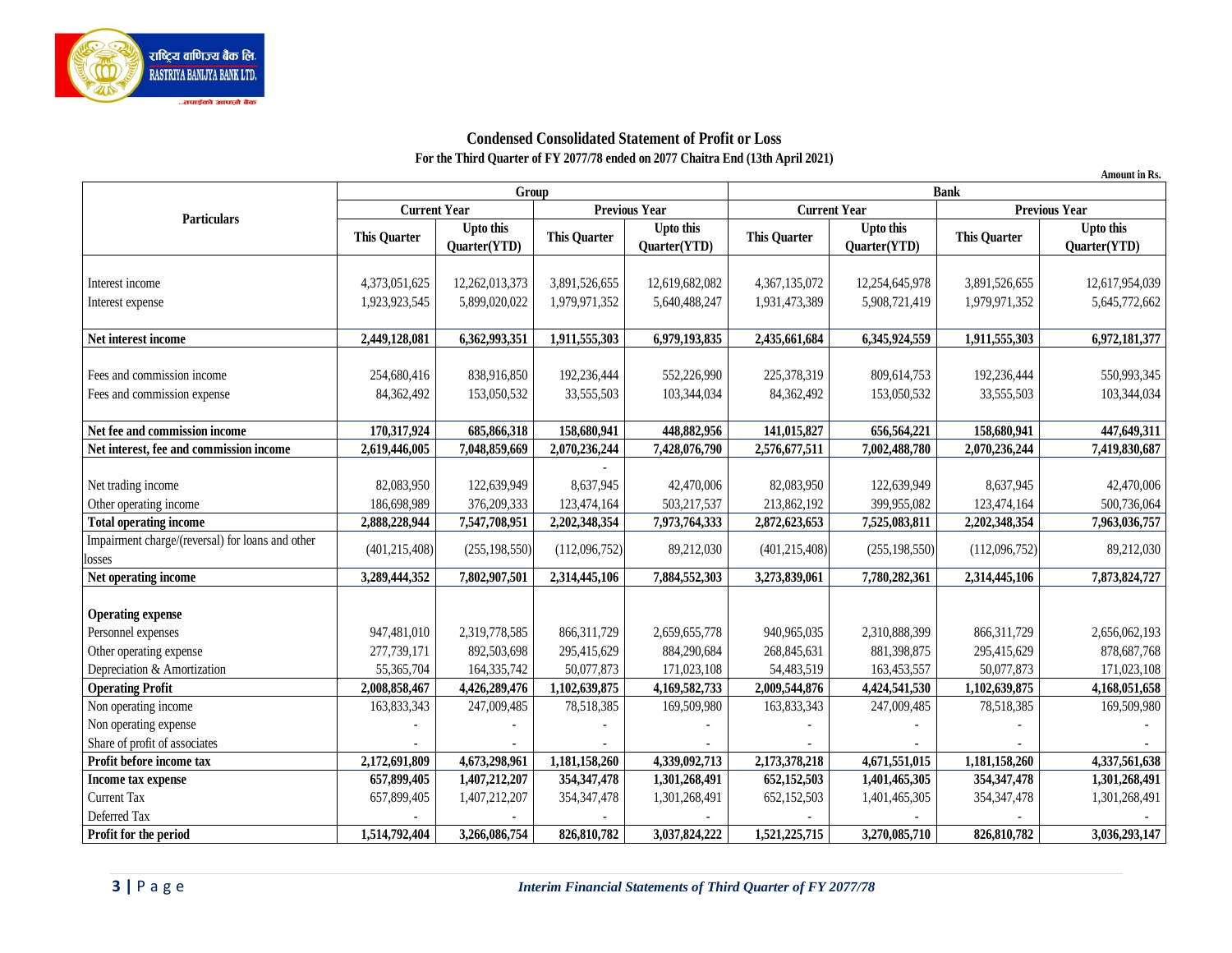

#### **Condensed Consolidated Statement of Other Comprehensive Income For the Third Quarter of FY 2077/78 ended on Chaitra End (13th april 2021)**

**Amount in Rs.**

|                                                                                             | Group               |                             |                      |                             | <b>Bank</b>         |                             |                      |                             |
|---------------------------------------------------------------------------------------------|---------------------|-----------------------------|----------------------|-----------------------------|---------------------|-----------------------------|----------------------|-----------------------------|
| Particulars                                                                                 | <b>Current Year</b> |                             | <b>Previous Year</b> |                             | <b>Current Year</b> |                             | <b>Previous Year</b> |                             |
|                                                                                             | <b>This Quarter</b> | Up to this<br>Quarter (YTD) | <b>This Quarter</b>  | Up to this<br>Quarter (YTD) | <b>This Quarter</b> | Up to this<br>Quarter (YTD) | <b>This Quarter</b>  | Up to this<br>Quarter (YTD) |
| Profit for the year                                                                         | 1,514,792,404       | 3,266,086,754               | 826,810,782          | 3,037,824,222               | 1,521,225,715       | 3,270,085,710               | 826,810,782          | 3,036,293,147               |
| Other comprehensive income, net of income<br>tax                                            |                     |                             |                      |                             |                     |                             |                      |                             |
| a) Items that will not be reclassified to<br>profit or loss                                 | $\overline{a}$      |                             |                      |                             |                     |                             |                      |                             |
| Gains/(losses) from investments in equity<br>instruments measured at fair value             | (662, 882, 919.00)  | 1,058,769,181.00            | 256,123,805.00       | 256,123,805.00              | (662, 882, 919.00)  | 1,058,769,181.00            | 256,123,805.00       | 256,123,805.00              |
| Gains/(losses) on revaluation                                                               | $\blacksquare$      |                             |                      |                             | $\sim$              |                             |                      |                             |
| Actuarial gains/(losses) on defined benefit<br>plans                                        | 737,793,549.00      |                             |                      |                             | 737,793,549.00      |                             |                      |                             |
| Income tax relating to above items                                                          | (22, 473, 189.00)   | (317,630,754.30)            | (76,837,141.50)      | (76,837,141.50)             | (22, 473, 189.00)   | (317,630,754.30)            | (76,837,141.00)      | (76,837,141.00)             |
| Net Other Comprehensive Income that will<br>not be reclassified to profit or loss           | 52,437,441.00       | 741,138,427.00              | 179,286,663.50       | 179,286,664.00              | 52,437,441.00       | 741,138,427.00              | 179,286,664.00       | 179,286,664.00              |
| b) Items that are or may be reclassified to<br>profit or loss                               |                     |                             |                      |                             |                     |                             |                      |                             |
| Gains/(losses) on cash flow hedge                                                           |                     |                             |                      |                             |                     |                             |                      |                             |
| Exchange gains/(losses) (arising from<br>translating financial assets of foreign operation) |                     |                             |                      |                             |                     |                             |                      |                             |
| Income tax relating to above items                                                          |                     |                             |                      |                             |                     |                             |                      |                             |
| Reclassify to profit or loss                                                                |                     |                             |                      |                             |                     |                             |                      |                             |
| Net Other Comprehensive Income that are<br>or may be reclassified to profit or loss         |                     |                             |                      |                             |                     |                             |                      |                             |
| c) Share of other comprehensive income of<br>associate accounted as per equity method       |                     |                             |                      |                             |                     |                             |                      |                             |
| Other comprehensive income for the period,<br>net of income tax                             | 52,437,440.98       | 741,138,427.28              | 179,286,663.00       | 179,286,663.50              | 52,437,441.00       | 741,138,427.30              | 179,286,663.00       | 179,286,664.00              |
| Total comprehensive income for the period                                                   | 1,567,229,844.98    | 4,007,225,181.00            | 1,006,097,445.00     | 3,217,110,885.50            | 1,573,663,156.00    | 4,011,224,137.00            | 1,006,097,445.00     | 3,215,579,811.00            |
| Total comprehensive income attributable<br>to:                                              |                     |                             |                      |                             |                     |                             |                      |                             |
| <b>Equity holders of the Bank</b>                                                           | 1,567,229,845       | 4,007,225,181.00            | 1,006,097,445.00     | 3,217,110,885.50            | 1,573,663,156.00    | 4,011,224,137.00            | 1,006,097,445.00     | 3,215,579,811.00            |
| <b>Non-controlling interest</b>                                                             |                     |                             |                      |                             |                     |                             |                      |                             |
| <b>Basic earnings per share</b>                                                             |                     | 47.41                       |                      | 44.98                       |                     | 47.47                       |                      | 44.96                       |
| Diluted earnings per share                                                                  |                     | 47.41                       |                      | 44.98                       |                     | 47.47                       |                      | 44.96                       |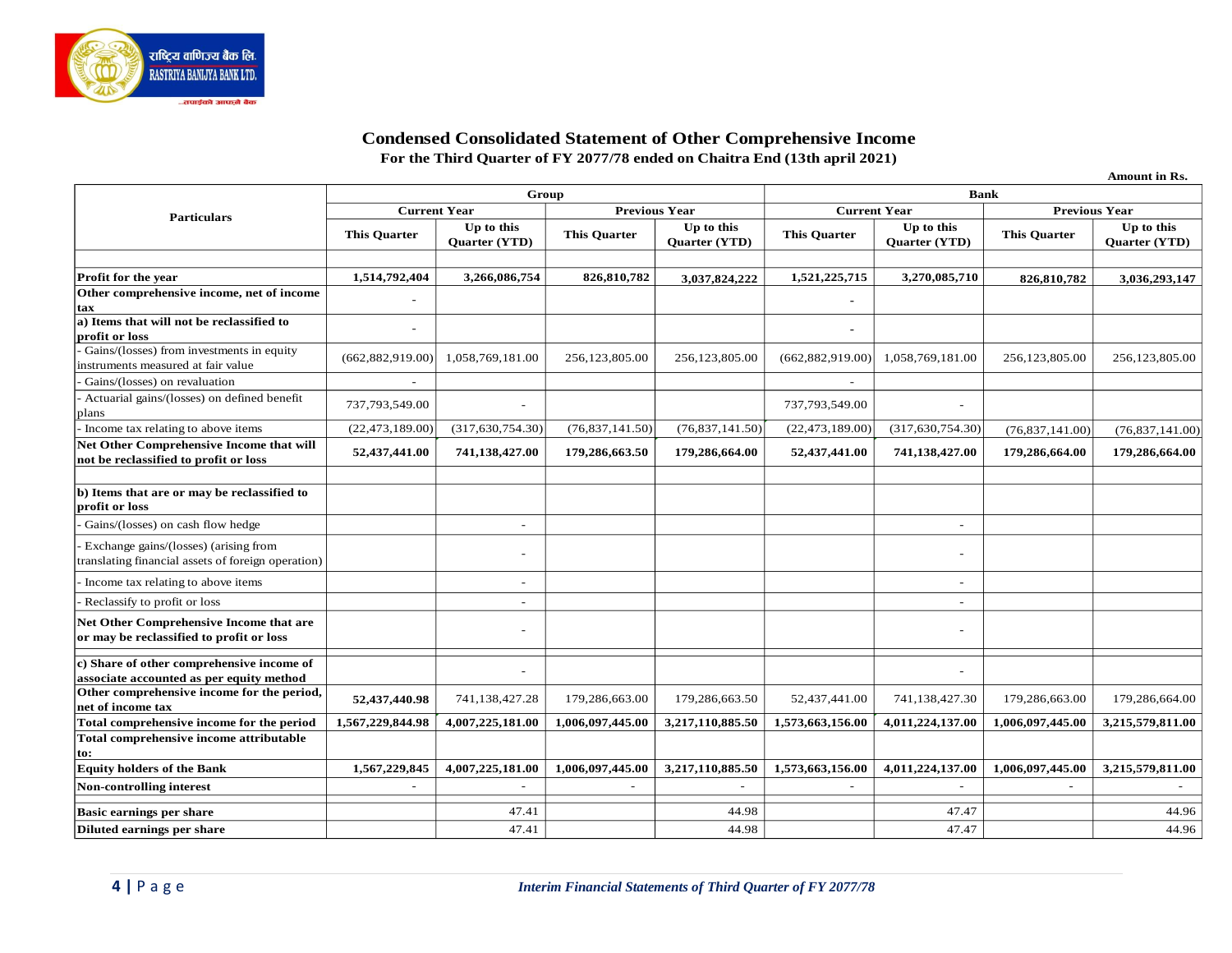

### **Significant Ratios Up to Third Quarter Ended 2077 Chaitra End (13th April 2021) as per NRB Directives**

|                                                |                               |                            | Group               |                                    | <b>Bank</b>  |                           |                     |                                    |
|------------------------------------------------|-------------------------------|----------------------------|---------------------|------------------------------------|--------------|---------------------------|---------------------|------------------------------------|
|                                                |                               | <b>Current Year</b>        |                     | <b>Previous Year Corresponding</b> |              | <b>Current Year</b>       |                     | <b>Previous Year Corresponding</b> |
| <b>Particulars</b>                             | <b>This</b><br><b>Quarter</b> | Upto this<br> quarter(YTD) | <b>This Quarter</b> | Upto this<br>quarter(YTD)          | This Quarter | Upto this<br>quarter(YTD) | <b>This Quarter</b> | Upto this<br> quarter(YTD)         |
| Capital Fund to RWA                            |                               | 12.88%                     |                     | 13.26%                             |              | 12.88%                    |                     | 13.26%                             |
| Non-performing loan(NPL) to total loan         |                               | $3.62\%$                   |                     | 4.64%                              |              | 3.62%                     |                     | 4.64%                              |
| Total loan loss provision to Total NPL         |                               | 99.18%                     |                     | 96.14%                             |              | 99.18%                    |                     | 96.14%                             |
| Cost of Funds                                  |                               | 3.39%                      |                     | 4.19%                              |              | 3.39%                     |                     | 4.19%                              |
| Credit to Deposit Ratio (Calculated as per NRB |                               |                            |                     |                                    |              |                           |                     |                                    |
| Directives)                                    |                               | 68.23%                     |                     | 70.05%                             |              | 68.23%                    |                     | 70.05%                             |
| <b>Base Rate</b>                               |                               | 5.50%                      |                     | 6.72%                              |              | 5.50%                     |                     | 6.72%                              |
| Interest Rate Spread                           |                               | 4.40%                      |                     | 4.70%                              |              | 4.40%                     |                     | 4.70%                              |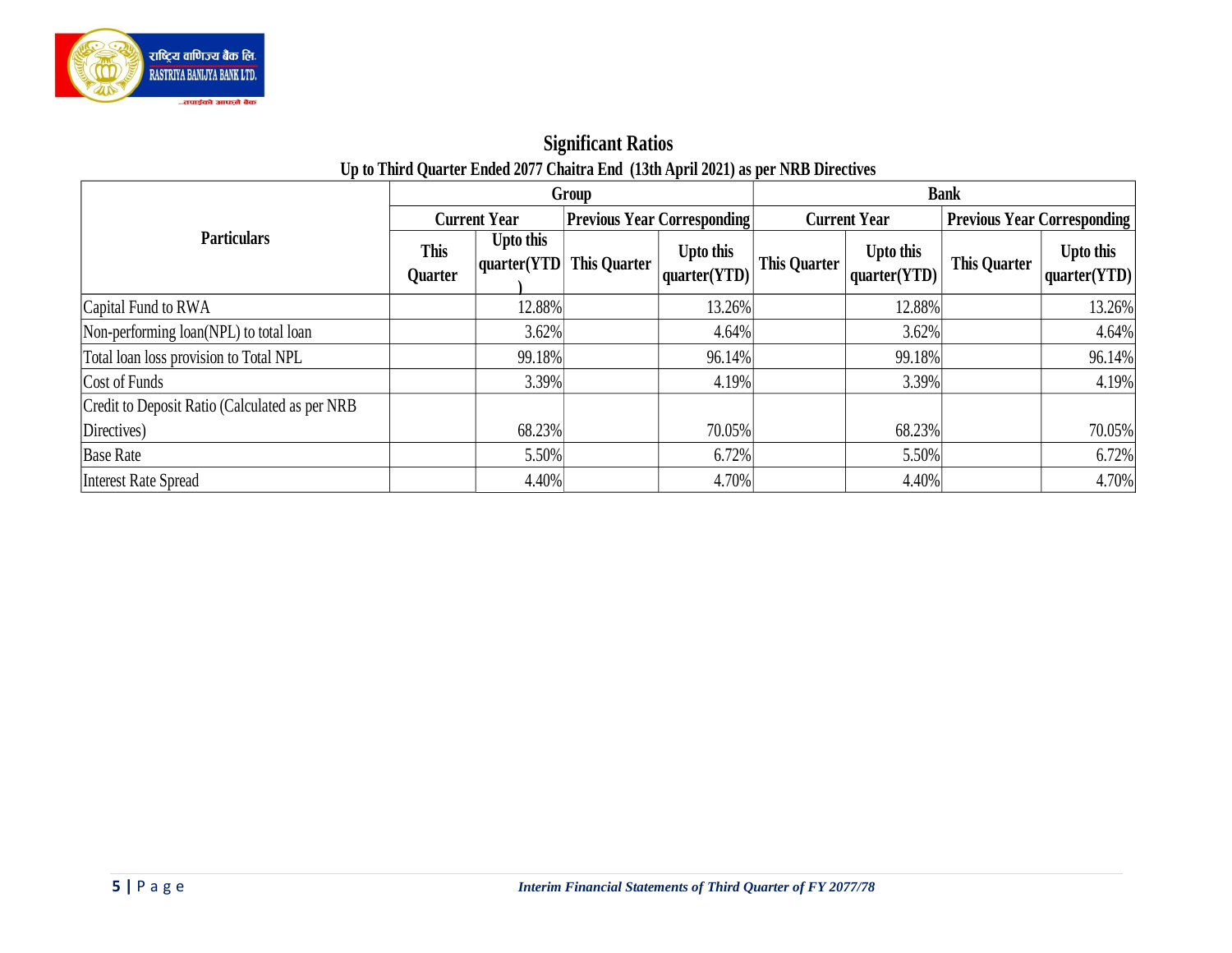

#### **Statement of Changes in Equity For the Third Quarter of FY 2077/78 ended on Chaitra End (13th april 2021)**

|                                                                                               |                            |                    |                           |                                        |                                     | Group                     |                                            |                               |                                   |                                  |                                  |                                        |                     |
|-----------------------------------------------------------------------------------------------|----------------------------|--------------------|---------------------------|----------------------------------------|-------------------------------------|---------------------------|--------------------------------------------|-------------------------------|-----------------------------------|----------------------------------|----------------------------------|----------------------------------------|---------------------|
|                                                                                               |                            |                    |                           |                                        |                                     |                           | Attributable to equity holders of the Bank |                               |                                   |                                  |                                  |                                        | Amount in Rs.       |
| <b>Particulars</b>                                                                            | <b>Share Capital Premi</b> | <b>Share</b><br>um | General<br><b>Reserve</b> | <b>Exchange</b><br><b>Equalisation</b> | <b>Regulatory</b><br><b>Reserve</b> | Capital<br><b>Reserve</b> | <b>Fair Value</b><br><b>Reserve</b>        | Revaluation<br><b>Reserve</b> | <b>Retained</b><br><b>Earning</b> | <b>Other Reserve</b>             | <b>Total</b>                     | Non-<br>controlling<br><b>Interest</b> | <b>Total Equity</b> |
| Balance as at Sawan 1,<br>2077<br><b>Adjustment/Restatement</b>                               | 9,004,795,700              |                    | 9,054,371,829             | 99,121,427                             | 9,871,141,497                       | 481,195,653               | 1,294,173,883                              | 77,183,784                    | 815,085,569                       |                                  | $(7,612,804,479)$ 23,084,264,862 |                                        | 23,084,264,862      |
| <b>Adjusted Restated Balance</b><br>at Sawan 1, 2077                                          | 9,004,795,700              |                    | 9,054,371,829             | 99,121,427                             | 9,871,141,497                       | 481,195,653               | 1,294,173,883                              | 77,183,784                    | 815,085,569.03                    |                                  | $(7,612,804,479)$ 23,084,264,862 |                                        | 23,084,264,862      |
| <b>Comprehensive Income</b><br>for the year<br>Profit for the year                            |                            |                    |                           |                                        |                                     |                           |                                            |                               | 3,266,086,754                     |                                  | 3,266,086,754                    |                                        | 3,266,086,754       |
| <b>Other Comprehensive</b><br>income, net of tax                                              |                            |                    |                           |                                        |                                     |                           |                                            |                               |                                   |                                  |                                  |                                        |                     |
| - Gains/(losses) from<br>investments in equity<br>instruments measured at fair                |                            |                    |                           |                                        |                                     |                           | 741,138,427                                |                               |                                   |                                  | 741,138,427                      |                                        | 741,138,427         |
| value<br>- Gains/(losses) on<br>revaluation                                                   |                            |                    |                           |                                        |                                     |                           |                                            |                               |                                   |                                  |                                  |                                        |                     |
| - Actuarial Gains/(losses) on<br>defined benefit plans<br>- Gains/(losses) on cash flow       |                            |                    |                           |                                        |                                     |                           |                                            |                               |                                   |                                  |                                  |                                        |                     |
| hedge<br>- Exchange gains/(losses)<br>arising from translating<br>financial assets of foreign |                            |                    |                           |                                        |                                     |                           |                                            |                               |                                   |                                  |                                  |                                        |                     |
| operation<br><b>Total comprehensive</b><br>income for the year                                |                            |                    |                           |                                        |                                     |                           |                                            |                               |                                   |                                  |                                  |                                        |                     |
| <b>Transfer to reserve during</b><br>the year                                                 |                            |                    | 654,017,142               | 7,446,946                              |                                     |                           |                                            |                               | (696, 620, 601)                   | 35,156,513                       |                                  |                                        |                     |
| <b>Transfer from the reserve</b><br><b>Transactions with owners,</b>                          |                            |                    |                           |                                        | (469, 887, 610)                     |                           |                                            |                               | 469,887,610                       |                                  |                                  |                                        |                     |
| directly recognized in<br>equity                                                              |                            |                    |                           |                                        |                                     |                           |                                            |                               |                                   |                                  |                                  |                                        |                     |
| Right share issued<br>Share based payments                                                    |                            |                    |                           |                                        |                                     |                           |                                            |                               |                                   |                                  |                                  |                                        |                     |
| Dividends to equity holders:                                                                  |                            |                    |                           |                                        |                                     |                           |                                            |                               |                                   |                                  |                                  |                                        |                     |
| Bonus Shares issued                                                                           | 180,095,914                |                    |                           |                                        |                                     |                           |                                            |                               | (180, 095, 914)                   |                                  |                                  |                                        |                     |
| Cash Dividend Paid                                                                            |                            |                    |                           |                                        |                                     |                           |                                            |                               | (225, 619, 893)                   | $\blacksquare$                   | (225, 619, 893)                  |                                        | (225, 619, 893)     |
| Total contributions by and<br>distributions:                                                  |                            |                    |                           |                                        |                                     |                           |                                            |                               |                                   |                                  |                                  |                                        |                     |
| <b>Balance as at Chaitra</b><br>End, 2077                                                     | 9,184,891,614              |                    | 9,708,388,971             | 106,568,373                            | 9,401,253,887                       | 481,195,653               | 2,035,312,310                              | 77,183,784                    | 3,448,723,525                     | $(7,577,647,966)$ 26,865,870,150 |                                  |                                        | 26,865,870,150      |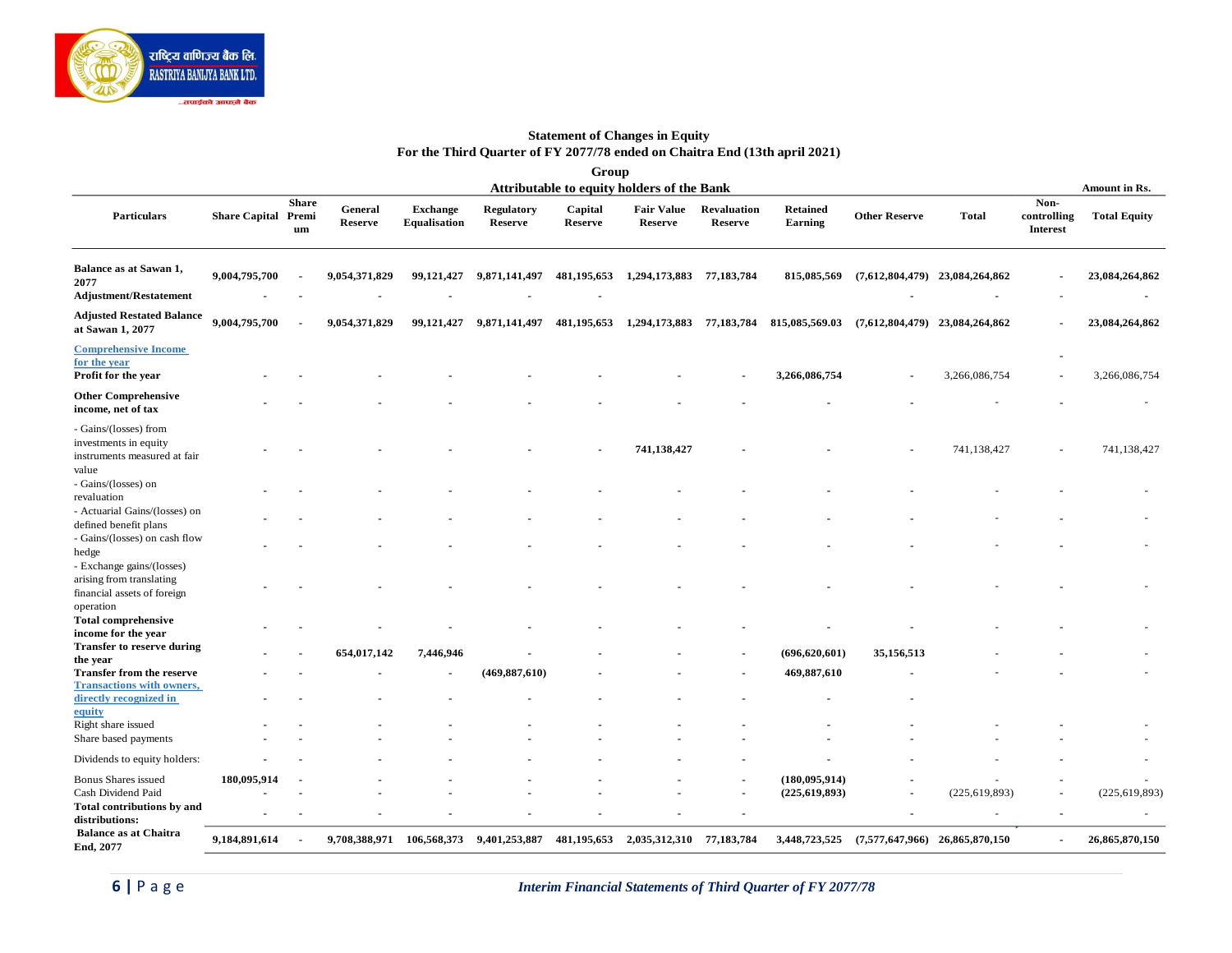

#### **Statement of Changes in Equity For the Third Quarter of FY 2077/78 ended on Chaitra End (13th april 2021)**

|                                                                                                                   |               |                    |                                           |                                 |                              | <b>Bank</b>                   |                                                                                   |                               |                                   |                      |                                           |                                        |                                      |
|-------------------------------------------------------------------------------------------------------------------|---------------|--------------------|-------------------------------------------|---------------------------------|------------------------------|-------------------------------|-----------------------------------------------------------------------------------|-------------------------------|-----------------------------------|----------------------|-------------------------------------------|----------------------------------------|--------------------------------------|
| <b>Particulars</b>                                                                                                |               | <b>Share</b><br>um | Share Capital Premi General Reserve       | <b>Exchange</b><br>Equalisation | <b>Regulatory</b><br>Reserve | Capital<br><b>Reserve</b>     | Attributable to equity holders of the Bank<br><b>Fair Value</b><br><b>Reserve</b> | <b>Revaluation</b><br>Reserve | <b>Retained</b><br><b>Earning</b> | <b>Other Reserve</b> | <b>Total</b>                              | Non-<br>controlling<br><b>Interest</b> | Amount in Rs.<br><b>Total Equity</b> |
| Balance as at Sawan 1, 2077                                                                                       | 9,004,795,700 |                    | 9,054,371,829                             | 99,121,427                      | 9,871,141,497                | 481,195,653                   | 1,294,173,883                                                                     | 77,183,784                    | 761,613,798                       | (7,614,059,623)      | 23,029,537,948                            |                                        | 23,029,537,948                       |
| Adjustment/Restatement<br><b>Adjusted Restated Balance</b><br>at Sawan 1, 2077<br><b>Comprehensive Income for</b> | 9,004,795,700 | . .                | $\overline{\phantom{a}}$<br>9,054,371,829 | $\blacksquare$<br>99,121,427    | 9,871,141,497                | $\blacksquare$<br>481,195,653 | 1,294,173,883                                                                     | $\blacksquare$<br>77,183,784  | 761,613,798                       | (7,614,059,623)      | 23,029,537,948                            |                                        | 23,029,537,948                       |
| the year<br>Profit for the year<br><b>Other Comprehensive</b>                                                     |               |                    |                                           |                                 |                              |                               |                                                                                   |                               | 3,270,085,710                     |                      | $\overline{\phantom{a}}$<br>3,270,085,710 |                                        | 3,270,085,710                        |
| income, net of tax<br>- Gains/(losses) from<br>investments in equity<br>instruments measured at fair<br>value     |               |                    |                                           |                                 |                              |                               | 741,138,427                                                                       |                               |                                   |                      | 741,138,427                               |                                        | 741,138,427                          |
| - Gains/(losses) on revaluation                                                                                   |               |                    |                                           |                                 |                              |                               |                                                                                   |                               |                                   |                      |                                           |                                        |                                      |
| - Actuarial Gains/(losses) on<br>defined benefit plans                                                            |               |                    |                                           |                                 |                              |                               |                                                                                   |                               |                                   |                      |                                           |                                        |                                      |
| - Gains/(losses) on cash flow<br>hedge<br>- Exchange gains/(losses)                                               |               |                    |                                           |                                 |                              |                               |                                                                                   |                               |                                   |                      |                                           |                                        |                                      |
| arising from translating<br>financial assets of foreign<br>operation                                              |               |                    |                                           |                                 |                              |                               |                                                                                   |                               |                                   |                      |                                           |                                        |                                      |
| <b>Total comprehensive</b><br>income for the year                                                                 |               |                    |                                           |                                 |                              |                               |                                                                                   |                               |                                   |                      |                                           |                                        |                                      |
| <b>Transfer to reserve during</b><br>the year                                                                     |               |                    | 654,017,142                               | 7,446,946                       |                              |                               |                                                                                   |                               | (696, 620, 601)                   | 35,156,513           |                                           |                                        |                                      |
| <b>Transfer from the reserve</b><br>during the year                                                               |               |                    |                                           |                                 | (469, 887, 610)              |                               |                                                                                   |                               | 469,887,610                       |                      |                                           |                                        |                                      |
| <b>Transactions with owners,</b><br>directly recognized in equity                                                 |               |                    |                                           |                                 |                              |                               |                                                                                   |                               |                                   |                      |                                           |                                        |                                      |
| Right share issued                                                                                                |               |                    |                                           |                                 |                              |                               |                                                                                   |                               |                                   |                      |                                           |                                        |                                      |
| Share based payments                                                                                              |               |                    |                                           |                                 |                              |                               |                                                                                   |                               |                                   |                      |                                           |                                        |                                      |
| Dividends to equity holders:                                                                                      |               |                    |                                           |                                 |                              |                               |                                                                                   |                               |                                   |                      |                                           |                                        |                                      |
| <b>Bonus Shares issued</b>                                                                                        | 180,095,914   |                    |                                           |                                 |                              |                               |                                                                                   |                               | (180,095,914)                     |                      |                                           |                                        |                                      |
| Cash Dividend Paid                                                                                                |               |                    |                                           |                                 |                              |                               |                                                                                   |                               | (225, 119, 893)                   |                      | (225, 119, 893)                           |                                        | (225, 119, 893)                      |
| Total contributions by and<br>distributions:                                                                      |               |                    |                                           |                                 |                              |                               |                                                                                   |                               |                                   |                      |                                           |                                        |                                      |
| Balance as at Chaitra End,<br>2077                                                                                | 9,184,891,614 |                    | 9,708,388,971                             | 106,568,373                     | 9,401,253,888                | 481,195,653                   | 2,035,312,310                                                                     | 77,183,784                    | 3,399,750,710                     | (7,578,903,109)      | 26,815,642,194                            |                                        | 26,815,642,194                       |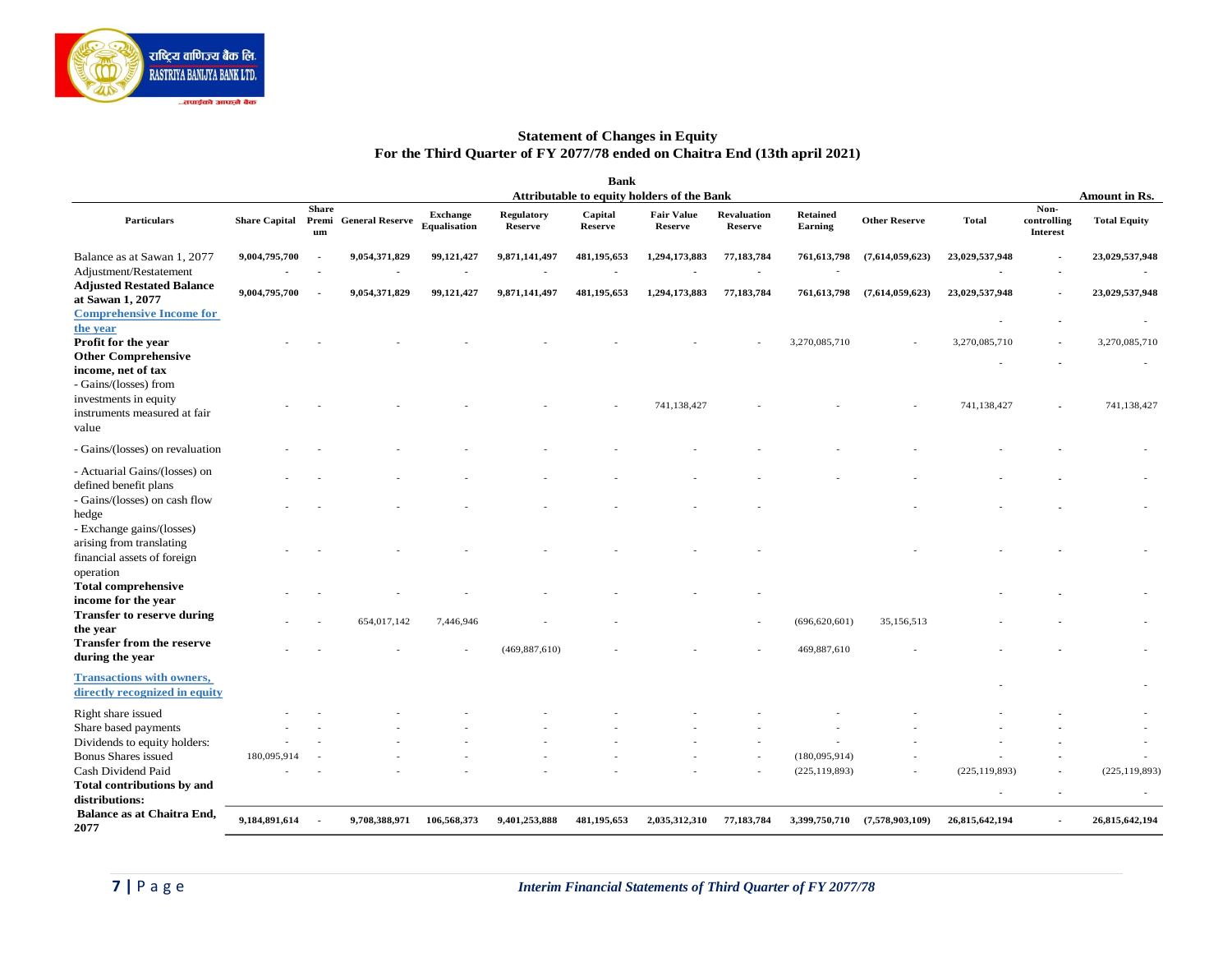

#### **Consolidated Statement of Cash Flows For the Third Quarter of FY 2077/78 ended on Chaitra End ( 13th April)**

|                                                                            | Group            |                 | <b>Bank</b>                                                             |                 |  |  |
|----------------------------------------------------------------------------|------------------|-----------------|-------------------------------------------------------------------------|-----------------|--|--|
|                                                                            |                  | Corresponding   |                                                                         | Corresponding   |  |  |
| <b>Particulars</b>                                                         |                  |                 | Up to this Quarter Previous Year Up Up to this Quarter Previous Year Up |                 |  |  |
|                                                                            |                  | to this Quarter |                                                                         | to this Quarter |  |  |
| <b>CASH FLOWS FROM OPERATING ACTIVITIES</b>                                |                  |                 |                                                                         |                 |  |  |
| Interest received                                                          | 10,596,351,082   | 12,282,465,729  | 10,596,351,082                                                          | 12,280,737,686  |  |  |
| Fees and other income received                                             | 838,916,850      | 552,226,990     | 809,614,753                                                             | 550,993,345     |  |  |
| Dividend received                                                          |                  |                 |                                                                         |                 |  |  |
| Receipts from other operating activities                                   | 709,886,790      | 597,327,915     | 710,876,790                                                             | 596,445,580     |  |  |
| Interest paid                                                              | (5,899,020,022)  | (5,640,488,247) | (5,908,721,419)                                                         | (5,645,772,662) |  |  |
| Commission and fees paid                                                   | (153,050,532)    | (103, 344, 034) | (153,050,532)                                                           | (103, 344, 034) |  |  |
| Cash payment to employees                                                  | (1,793,556,073)  | (2,659,655,778) | (1,784,665,887)                                                         | (2,656,062,193) |  |  |
| Other expense paid                                                         | (892, 503, 698)  | (884, 290, 684) | (881, 398, 875)                                                         | (878, 687, 768) |  |  |
| Operating cash flows before changes in operating<br>assets and liabilities | 3,407,024,397    | 4,144,241,890   | 3,389,005,912                                                           | 4,144,309,953   |  |  |
| (Increase)/Decrease in Operating Assets                                    | (17,928,899,002) | (2,639,334,451) | (17,927,626,583)                                                        | (2,603,554,386) |  |  |
| Due from Nepal Rastra Bank                                                 | 4,499,303,453    | (117,991,876)   | 4,499,303,453                                                           | (117,991,876)   |  |  |
| Placement with bank and financial institutions                             | 48,120,000       | 104,980,000     | 48,120,000                                                              | 104,980,000     |  |  |
| Other trading assets                                                       |                  |                 |                                                                         |                 |  |  |
| Loan and advances to bank and financial institutions                       | (7,278,493,916)  | 251,640,000     | (7,278,493,916)                                                         | 251,640,000     |  |  |
| Loans and advances to customers                                            | (16,608,718,320) | (7,712,794,881) | (16,608,718,320)                                                        | (7,712,794,881) |  |  |
| Other assets                                                               | 1,410,889,781    | 4,834,832,306   | 1,412,162,200                                                           | 4,870,612,371   |  |  |
| Increase/(Decrease) in operating liabilities                               | 18,653,860,753   | 10,561,032,632  | 16,327,811,830                                                          | 10,567,005,387  |  |  |
| Due to bank and financial institutions                                     | 4,183,630,124    | (4,803,797,500) | 4,183,630,124                                                           | (4,803,797,500) |  |  |
| Due to Nepal Rastra Bank                                                   |                  |                 |                                                                         |                 |  |  |
| Deposit from customers                                                     | 9,707,876,707    | 11,194,506,795  | 9,822,859,113                                                           | 11,201,784,372  |  |  |
| <b>Borrowings</b>                                                          |                  |                 |                                                                         |                 |  |  |
| Other liabilities                                                          | 4,762,353,923    | 4,170,323,337   | 2,321,322,593                                                           | 4,169,018,515   |  |  |
| Net cash flow from operating activities before tax                         | 4,131,986,149    | 12,065,940,071  | 1,789,191,160                                                           | 12,107,760,954  |  |  |
| paid                                                                       |                  |                 |                                                                         |                 |  |  |
| Income taxes paid                                                          | (901, 829, 892)  | (1,036,744,317) | (897, 364, 528)<br>891,826,632                                          | (1,036,751,444) |  |  |
| Net cash flow from operating activities                                    | 3,230,156,257    | 11,029,195,754  |                                                                         | 11,071,009,510  |  |  |
| <b>CASH FLOWS FROM INVESTING ACTIVITIES</b>                                |                  |                 |                                                                         |                 |  |  |
| Purchase of investment securities                                          |                  | (6,857,628,423) |                                                                         | (6,902,041,994) |  |  |
| Receipts from sale of investment securities                                | 5,510,490,383    |                 | 5,510,496,221                                                           |                 |  |  |
| Purchase of property and equipment                                         | (231,092,106)    | (249, 232, 220) | (229, 492, 028)                                                         | (246, 551, 610) |  |  |
| Receipt from the sale of property and equipment                            |                  | (3,018,986)     |                                                                         | (3,018,986)     |  |  |
| Purchase of intangible assets                                              | (26, 183, 498)   | (14, 321, 519)  | (26, 257, 799)                                                          | (14, 424, 878)  |  |  |
| Receipt from the sale of intangible assets                                 |                  |                 |                                                                         |                 |  |  |
| Purchase of investment properties                                          |                  |                 |                                                                         |                 |  |  |
| Receipt from the sale of investment properties                             |                  |                 |                                                                         |                 |  |  |
| Interest received                                                          | 1,627,303,976    | 1,014,439,698   | 1,619,936,581                                                           | 1,014,439,698   |  |  |
| Dividend received                                                          | 48,791,075       | 57,514,006      | 58,291,075                                                              | 56,738,875      |  |  |
| Net cash used in investing activities                                      | 6,929,309,830    | (6,052,247,443) | 6,932,974,050                                                           | (6,094,858,894) |  |  |
| <b>CASH FLOWS FROM FINANCING ACTIVITIES</b>                                |                  |                 |                                                                         |                 |  |  |
| Receipt from issue of debt securities                                      |                  |                 |                                                                         |                 |  |  |
| Repayment of debt securities                                               |                  |                 |                                                                         |                 |  |  |
| Receipt from issue of subordinated liabilities                             |                  |                 |                                                                         |                 |  |  |
| Repayment of subordinated liabilities                                      |                  |                 |                                                                         |                 |  |  |
| Receipt from issue of shares                                               |                  |                 |                                                                         |                 |  |  |
| Dividends paid                                                             | (225,300,531)    | (1,080,575,484) | (224,800,531)                                                           | (1,080,575,484) |  |  |
| Interest paid                                                              |                  | (111, 355, 085) |                                                                         | (111, 355, 085) |  |  |
| Other receipt/payment                                                      | 2,192,592,447    | (11, 945, 076)  | 2,192,592,447                                                           | (11, 945, 076)  |  |  |
| Net cash from financing activities                                         | 1,967,291,916    | (1,203,875,645) | 1,967,791,916                                                           | (1,203,875,645) |  |  |
| Net increase (decrease) in cash and cash equivalents                       | 12,126,758,002   | 3,773,072,666   | 9,792,592,598                                                           | 3,772,274,971   |  |  |
| Cash and cash equivalents at Shrawan 1, 2077                               | 7,096,982,650    | 8,202,478,030   | 7,093,858,989                                                           | 8,194,978,237   |  |  |
| Effect of exchange rate fluctuations on cash and cash                      |                  |                 |                                                                         |                 |  |  |
| equivalents held                                                           |                  |                 |                                                                         |                 |  |  |
| Cash and cash equivalents at Chaitra end 2077                              | 19,223,740,652   | 11,975,550,696  | 16,886,451,587                                                          | 11,967,253,208  |  |  |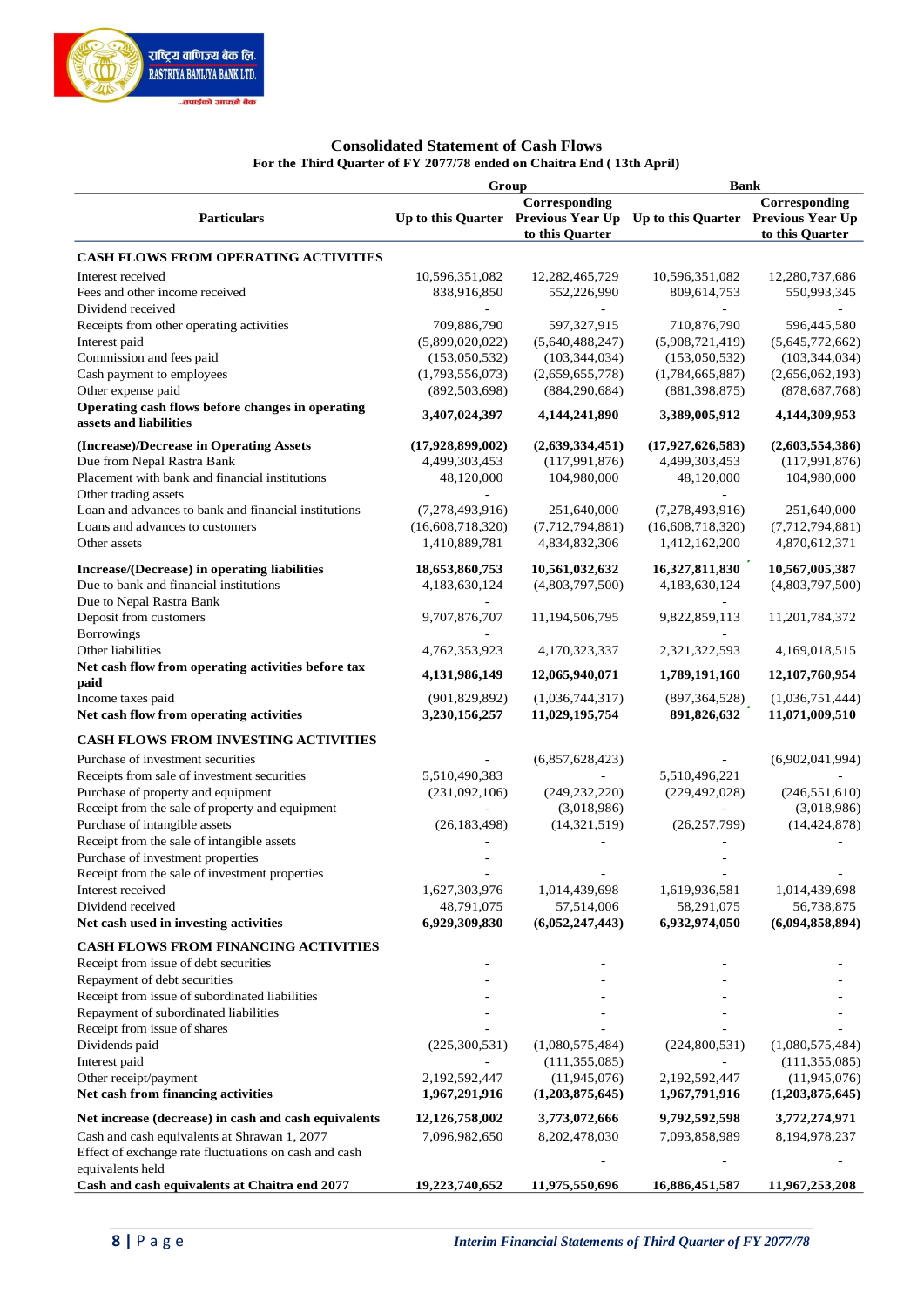

### **Statement of distributable profit or loss For the period ended 2077 Chaitra End (2077/78)**

| <b>Particulars</b>                                                         | 2077 Chaitra End | 2077 Ashad End  |
|----------------------------------------------------------------------------|------------------|-----------------|
| Opening balance of Retained Earnings                                       | 761,613,798      | 1,394,490,944   |
| <b>Adjustments:</b>                                                        |                  |                 |
| Dividend Distributed                                                       | (405, 215, 807)  | (1,080,575,484) |
| Derecognition of Accrued Interest Receivable up to previous Year (-)       |                  |                 |
| <b>Accrued Interest Adjustment</b>                                         |                  |                 |
| Prior period Income $(+)/(-)$                                              |                  |                 |
| <b>Restated Opening Balance of Retained Earnings</b>                       | 356,397,991      | 313,915,460     |
| Net profit or (loss)for the year                                           | 3,270,085,710    | 4,377,316,161   |
| 1. Appropriations:                                                         |                  |                 |
| 1.1 Profit required to be appropriated to statutory reserve                | 696,620,601      | 824,575,940     |
| a. General reserve                                                         | 654,017,142      | 875,463,232     |
| b. Capital redemption reserve                                              |                  |                 |
| c. Foreign exchange fluctuation fund                                       | 7,446,946        | 1,801,761       |
| d. Corporate social responsibility fund                                    | (2,635,239)      | (7, 756, 557)   |
| e. Employees' training fund                                                | 37,791,752       | (31, 470, 627)  |
| f. Other                                                                   |                  | (13, 461, 869)  |
|                                                                            |                  |                 |
| Profit or (loss) before regulatory adjustment                              | 2,573,465,109    | 3,552,740,221   |
| Regulatory adjustment :                                                    |                  |                 |
| a. Interest receivable (-)/previous accrued interest received (+)          | 152,256,857      | (824, 331, 582) |
| b. Short loan loss provision in accounts (-)/reversal (+)                  |                  |                 |
| c. Short provision for possible losses on investment $(-)/$ reversal $(+)$ |                  |                 |
| d. Short loan loss provision on Non Banking Assets (-)/resersal (+)        |                  | 3,613,587       |
| e. Deferred tax assets recognised (-)/ reversal (+)                        | 317,630,753      | (258, 004, 314) |
| f. Goodwill recognised (-)/ impairment of Goodwill (+)                     |                  |                 |
| g. Bargain purchase gain recognised (-)/resersal (+)                       |                  |                 |
| h. Acturial loss recognised $(\text{-})$ /reversal $(\text{+})$            |                  | (2,065,821,939) |
| i. Other $(+/-)$                                                           |                  |                 |
| -Debt securities recognised at amortised cost                              |                  |                 |
| <b>Other Reserve</b>                                                       |                  |                 |
| -Fair value reserve                                                        |                  | 39,502,364      |
| Distributable profit or (loss)                                             |                  |                 |
| Distributable profit or (loss) for the Year                                | 3,043,352,718    | 447,698,338     |
| <b>Retained Earnings consolidated from Merger of NIDC</b>                  |                  |                 |
| Net Distributable Profit up to this year                                   | 3,399,750,710    | 761,613,798     |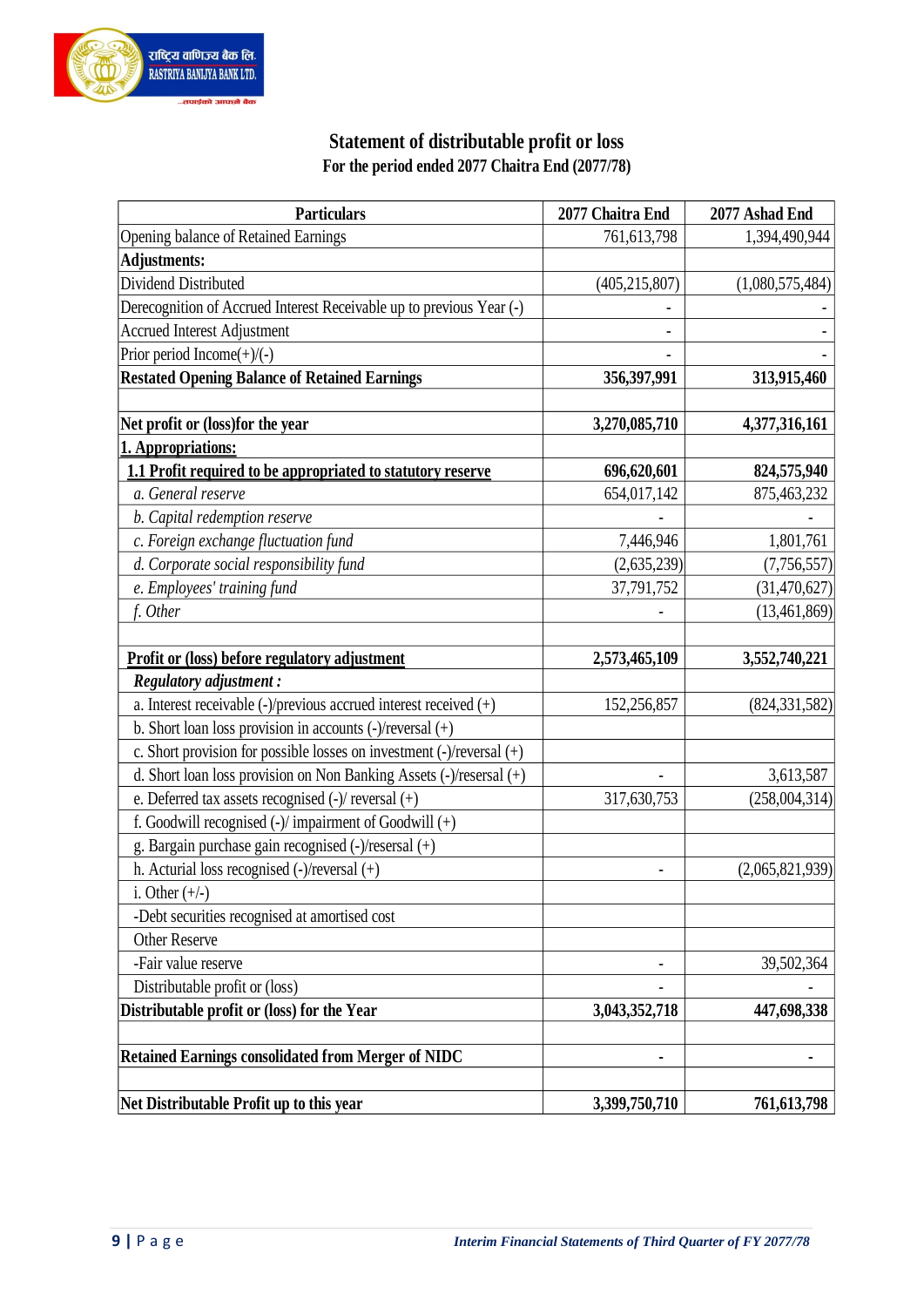

## **Notes to Interim Financial Statements Third Quarter of FY 2077/78**

#### **1. Basis of preparation**

The interim financial statements of the Bank have been prepared in accordance with the Nepal Financial Reporting Standards(NFRS) adopted by Accounting Standard Board of Nepal read along with the approved carve-outs.

#### **2. Statement of Compliance**

The financial statements have been prepared in the format as prescribed by Directive No. 4 of NRB Directives, 2077. Historical cost convention was used for financial statement recognition and measurement except otherwise required by NFRS. Where, other method(s), other than historical costs, such as fair value has been applied, these have been disclosed in accordance with the applicable reporting framework.

The amounts of financial statements are presented in Nepalese Rupees (NPR) being the functional currency of the Bank. The figures were rounded to the nearest rupee except where indicated otherwise.

The financial statements comprise the Statement of Financial Position, Statement of Profit or Loss, Statement of Other Comprehensive Income, the Statement of Changes in Equity, the Statement of Cash Flows and the Notes to the Accounts.

#### **3. Use of Estimates, assumptions and judgments**

The Bank, under NFRS, is required to apply accounting policies to most appropriately suit its circumstances and operating environment. Further, the Bank is required to make judgments in respect of items where the choice of specific policy, accounting estimate or assumption to be followed could materially affect the financial statements. This may later be determined that a different choice could have been more appropriate. It is also required to make estimates and assumptions that will affect the assets, liabilities, disclosure of contingent assets and liabilities, and profit or loss as reported in the financial statements. The Bank applies estimates in preparing and presenting the financial statements and such estimates and underlying assumptions are reviewed periodically. The revision to accounting estimates are recognized in the period in which the estimates are revised, and are applied prospectively.

The accounting policies as explained in Section 5 herein were consistently applied to all the years presented except otherwise stated. They were further included in the relevant notes for each item of the financial statements, and the effect and nature of the changes, if any, were disclosed. The accounting estimates were appropriately disclosed in the relevant sections of the Notes wherever the estimates have been applied along with the nature and effect of changes of accounting estimates, if any.

The accounting policies are to be applied consistently. Changes in accounting policies, if any, are to be disclosed with the financial impact to the extent possible. When policies are not guided by the reporting framework, NFRS, other reporting standards and generally accepted accounting principles are to be followed.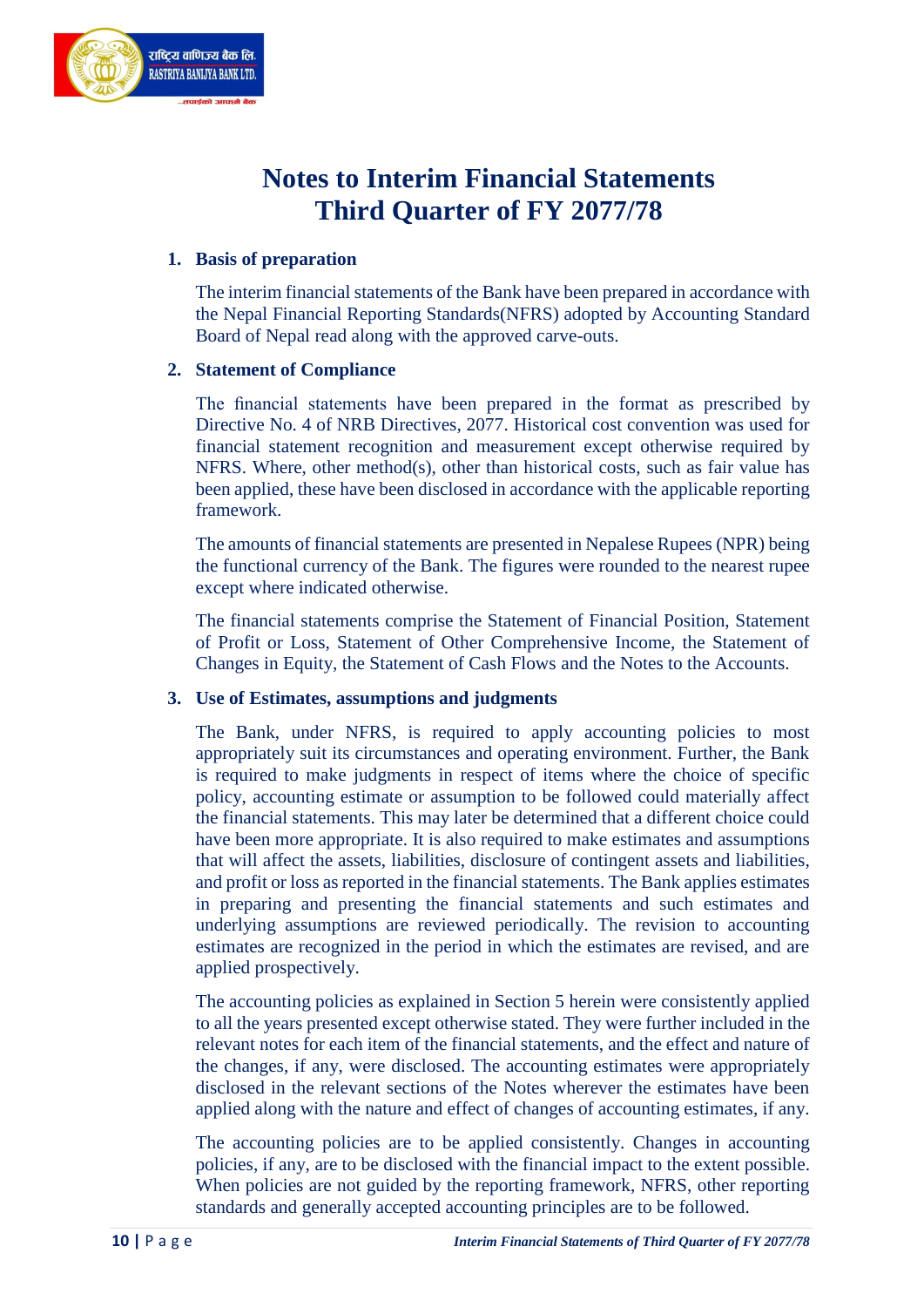

#### **4. Changes in Accounting policies**

There are no any significant changes in accounting policies during the period.

#### **5. Significant Accounting Policies**

#### **5.1 Basis of Measurement**

The financial statements are prepared on a historical cost basis except for the following items which were measured or recognized as stated:

- 1) Financial assets and liabilities are measured at fair value at its initial recognition and subsequently measured at fair value or amortised cost on the basis of classification of financial asset or liability.
- 2) Liabilities for defined benefit obligations are recognized at the present value of the defined benefit obligation after deducting the net of the plan assets, plus unrecognized actuarial gains, less unrecognized past service cost and unrecognized actuarial losses.

#### **5.2 Basis of Consolidation**

#### **a. Business Combination**

The assets and liabilities from business combination with the acquisition of NIDC during the FY 2074/75 were accounted for using the pooling of interest method as at the acquisition date when control was transferred to the Bank.

As both the erstwhile entities of RBB and NIDC were under common control of the government, the assets and liabilities of the combined entity were accounted using the existing book values of pre merged entities. No bargain purchase gain / goodwill was recognised as a result of the merger. Any difference between the book values was reflected within equity.

There is no business combination up to Third Quarter of the fiscal year 2077-78.

#### **b. Non-Controlling Interest (NCI)**

For each business combination, the Bank elects to measure any non-controlling interests in the acquiree either at fair value; or at their proportionate share of the acquiree's identifiable net assets, which are generally at fair value.

Changes in the Bank's interest in a subsidiary that do not result in a loss of control are accounted for as transactions with owners in their capacity as owners. Adjustments to non-controlling interests are based on a proportionate amount of the net assets of the subsidiary. No adjustments are made to goodwill and no gain or loss is recognised in profit or loss.

The Bank does not have any NCI as on reporting date.

#### **c. Subsidiaries**

Subsidiaries are the entities controlled by the Bank. The Bank controls an entity if it is exposed, or has rights, to variable returns from its involvement with the investee and has the ability to affect those returns through its power over the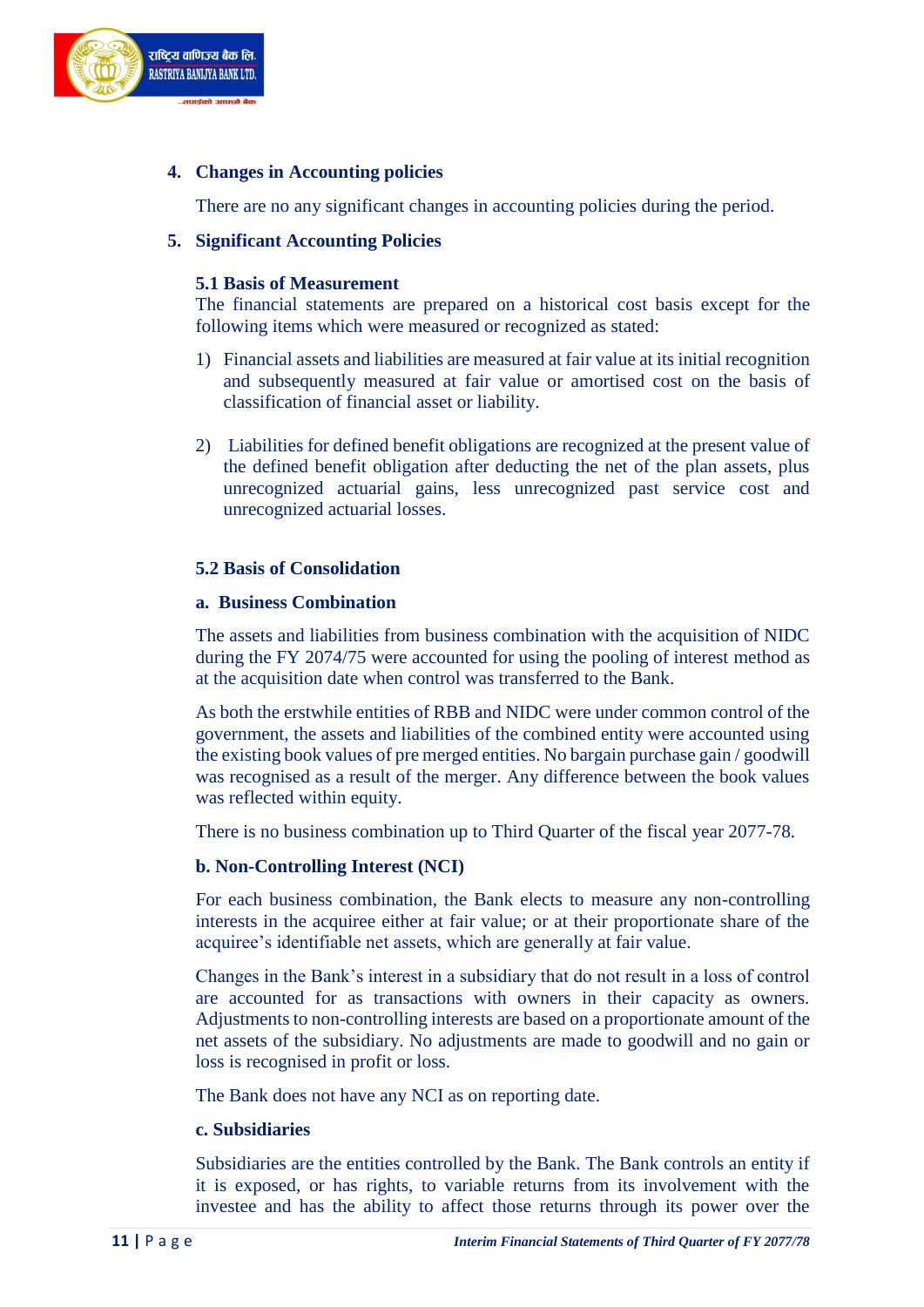

investee. The Financial Statements of subsidiaries are included in the Consolidated Financial Statements from the date that control commences until the date that control ceases.

The Bank reassesses whether it has control if there are changes to one or more of the elements of control. In preparing the consolidated financial statements, the financial statements are combined line by line by adding the like items of assets, liabilities, equity, income, expenses and cash flows of the parent with those of its subsidiary. The carrying amount of the parent's investment in subsidiary and the parent's portion of equity of subsidiary are eliminated in full. All intra group assets and liabilities, equity, income, expenses and cash flows relating to transactions between entities of the group (such as interest income and technical fee) are eliminated in full while preparing the consolidated financial statements.

#### **d. Loss of Control**

Upon the loss of control, the Bank derecognizes the assets and liabilities of the subsidiary, carrying amount of non-controlling interests and the cumulative translation differences recorded in equity related to the subsidiary. Further parent's share of components previously recognized in Other Comprehensive Income (OCI) is reclassified to profit or loss or retained earnings as appropriate. Any surplus or deficit arising on the loss of control is recognized in the profit or loss. If the Group retains any interest in the previous subsidiary, then such interest is measured at fair value at the date that control is lost. Subsequently, it is accounted for as an equityaccounted investee or in accordance with the Group's accounting policy for financial instruments depending on the level of influence retained

#### **e. Transaction Elimination on Consolidation**

All intra-group balances and transactions, and any unrealized income and expenses (except for foreign currency transaction gains or losses) arising from intra-group transactions are eliminated in preparing the consolidated financial statements. Unrealized losses are eliminated in the same way as unrealized gains, but only to the extent that there is no evidence of impairment

#### **5.3 Cash and Cash equivalent**

Cash and cash equivalents include notes and coins on hand and highly liquid financial assets with original maturities of three months or less from the acquisition date that are subject to an insignificant risk of changes in their fair value and are used by the Bank in the management of its short-term commitments. Cash and cash equivalents are carried at amortized cost in the statement of financial position.

#### **5.4 Financial Assets and Financial Liabilities**

#### **a. Recognition**

The Bank initially recognizes a financial asset or a financial liability in its statement of financial position when, and only when, it becomes party to the contractual provisions of the instrument. The Bank initially recognize loans and advances, deposits and debt securities/ subordinated liabilities issued on the date that they are originated which is the date that the Bank becomes party to the contractual provisions of the instruments. Investments in equity instruments, bonds, debenture, Government securities, NRB bond or deposit auction, reverse repos, outright purchase are recognized on trade date at which the Bank commits to purchase/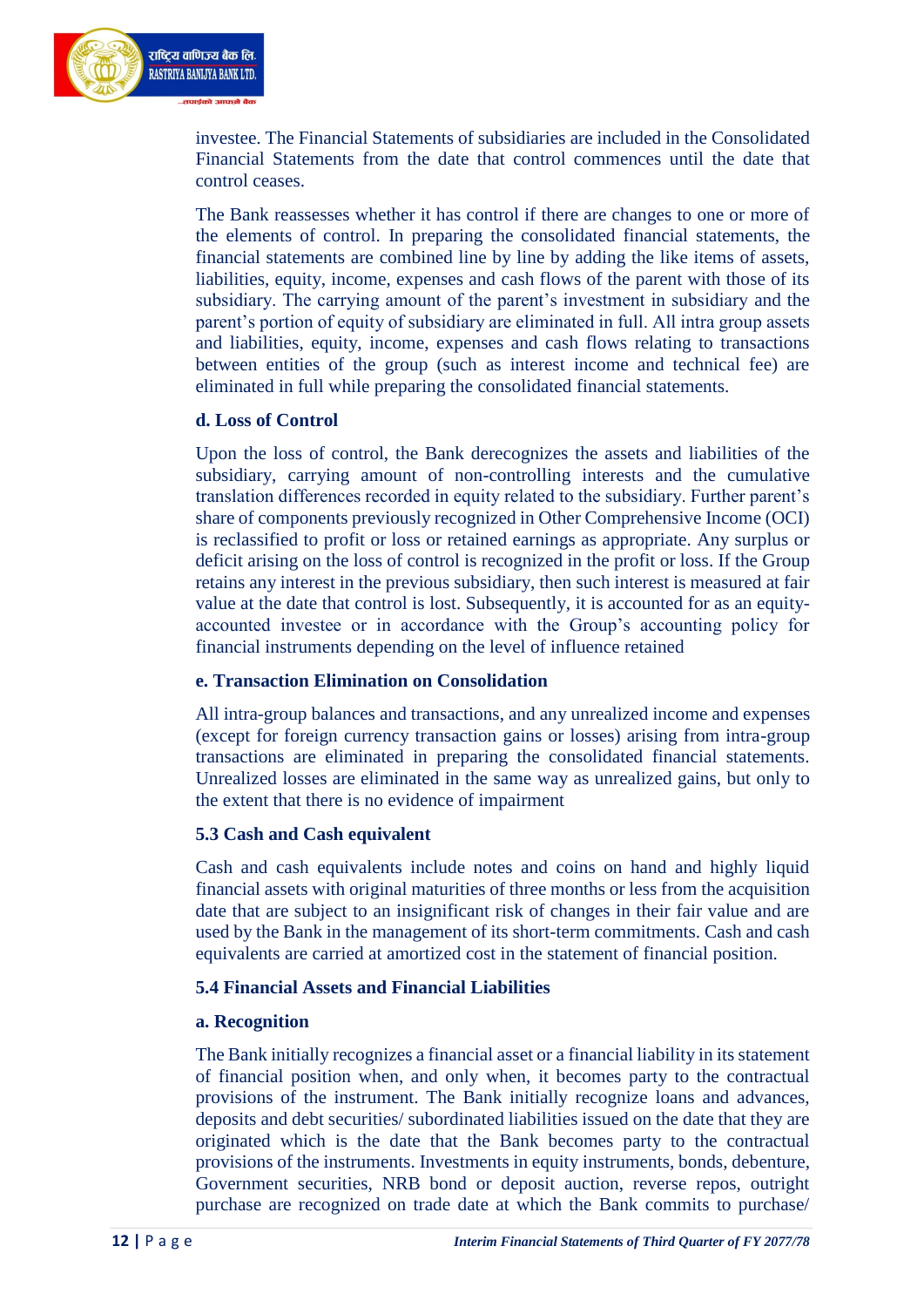

acquire the financial assets. Regular way purchase and sale of financial assets are recognized on trade date at which the Bank commits to purchase or sell the asset.

#### **b. Classification**

#### *Financial Assets*

The Bank classifies the financial assets as subsequently measured at amortized cost or fair value on the basis of the Bank's business model for managing the financial assets and the contractual cash flow characteristics of the financial assets. The two classes of financial assets are as follows;

- 1. Financial assets measured at amortized cost: a financial asset is measured at amortized cost if the asset is held within a business model whose objective is to hold assets in order to collect contractual cash flows and if the contractual terms of the financial asset give rise on specified dates to cash flows that are solely payments of principal and interest on the principal amount outstanding.
- 2. Financial assets measured at fair value: a financial asset other than those measured at amortized cost are measured at fair value. They are further classified into two categories as below:
	- a. Financial assets are measured at fair value through profit or loss if they are held for trading or are designated at fair value through profit or loss. Upon initial recognition, transaction cost are directly attributable to the acquisition are recognized in profit or loss as incurred. Such assets are subsequently measured at fair value and changes in fair value are recognized in Statement of Profit or Loss.
	- b. Financial assets are measured at fair value through other comprehensive income if the Investment in an equity instrument that is not held for trading and at the initial recognition, the Bank makes an irrevocable election that the subsequent changes in fair value of the instrument is to be recognized in other comprehensive income are classified as financial assets at fair value though other comprehensive income. Such assets are subsequently measured at fair value and changes in fair value are recognized in other comprehensive income.

#### *Financial Liabilities*

The Bank classifies its financial liabilities, other than financial guarantees and loan commitments, as follows:

- Financial Liabilities at Fair Value through Profit or Loss: Financial liabilities are classified at fair value through profit or loss if they are held for trading or are designated at fair value through profit or loss. Upon initial recognition, transaction cost are directly attributable to the acquisition are recognized in Statement of Profit or Loss as incurred. Subsequent changes in fair value is recognized at profit or loss
- Financial Liabilities measured at amortized cost: Financial liabilities other than those measured at fair value though profit or loss are classified as subsequently measured at amortized cost using effective interest method.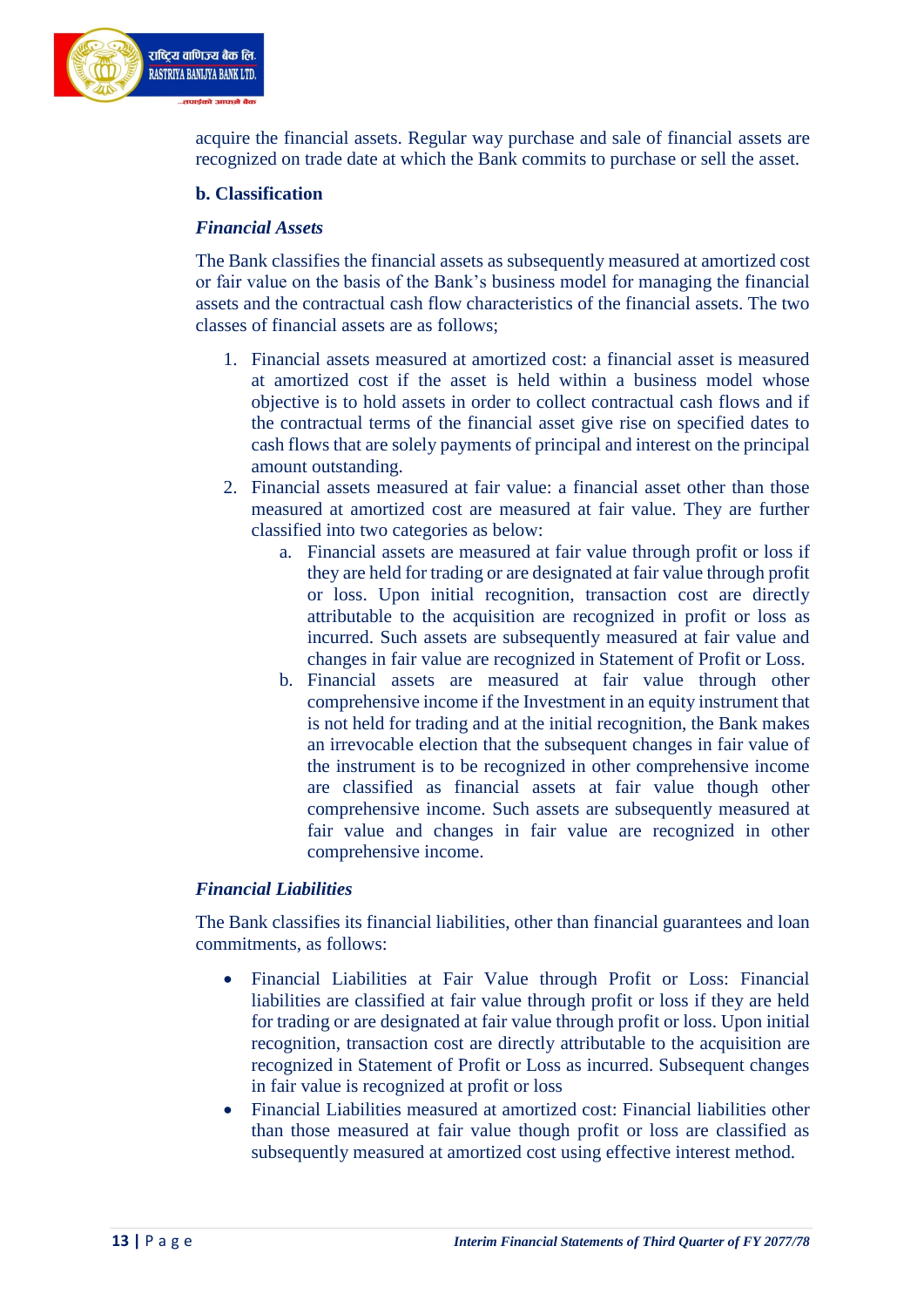

#### **c. Measurement**

#### *Initial Measurement*

A financial asset or financial liability is measured initially at fair value plus or minus, for an item not at fair value through profit or loss, transaction costs that are directly attributable to its acquisition or issue. Transaction cost in relation to financial assets and liabilities at fair value through profit or loss are recognized in Statement of Profit or Loss.

#### *Subsequent Measurement*

A financial asset or financial liability is subsequently measured either at fair value or at amortized cost based on the classification of the financial asset or liability. Financial asset or liability classified as measured at amortized cost is subsequently measured at amortized cost using effective interest rate method.

The amortized cost of a financial asset or financial liability is the amount at which the financial asset or financial liability is measured at initial recognition minus principal repayments, plus or minus the cumulative amortization using the effective interest method of any difference between that initial amount and the maturity amount, and minus any reduction for impairment or uncollectibility.

Financial assets classified at fair value are subsequently measured at fair value. The subsequent changes in fair value of financial assets at fair value through profit or loss are recognized in Statement of Profit or Loss whereas of financial assets at fair value through other comprehensive income are recognized in other comprehensive income.

#### **d. De-recognition**

#### *De-recognition of Financial Assets*

The Bank derecognizes a financial asset when the contractual rights to the cash flows from the financial asset expire, or it transfers the rights to receive the contractual cash flows in a transaction in which substantially all the risks and rewards of ownership of the financial asset are transferred or in which the Bank neither transfers nor retains substantially all the risks and rewards of ownership and it does not retain control of the financial asset.

On de-recognition of a financial asset, the difference between the carrying amount of the asset (or the carrying amount allocated to the portion of the asset transferred) and the consideration received (including any new asset obtained less any new liability assumed) shall be recognized in profit and loss account.

In transactions in which the Bank neither retains nor transfers substantially all the risks and rewards of ownership of a financial asset and it retains control over the asset, the Bank continues to recognize the asset to the extent of its continuing involvement, determined by the extent to which it is exposed to changes in the value of the transferred asset.

#### *De-recognition of Financial Liabilities*

A financial liability is derecognized when the obligation under the liability is discharged or canceled or expired. Where an existing financial liability is replaced by another from the same lender on substantially different terms, or the terms of an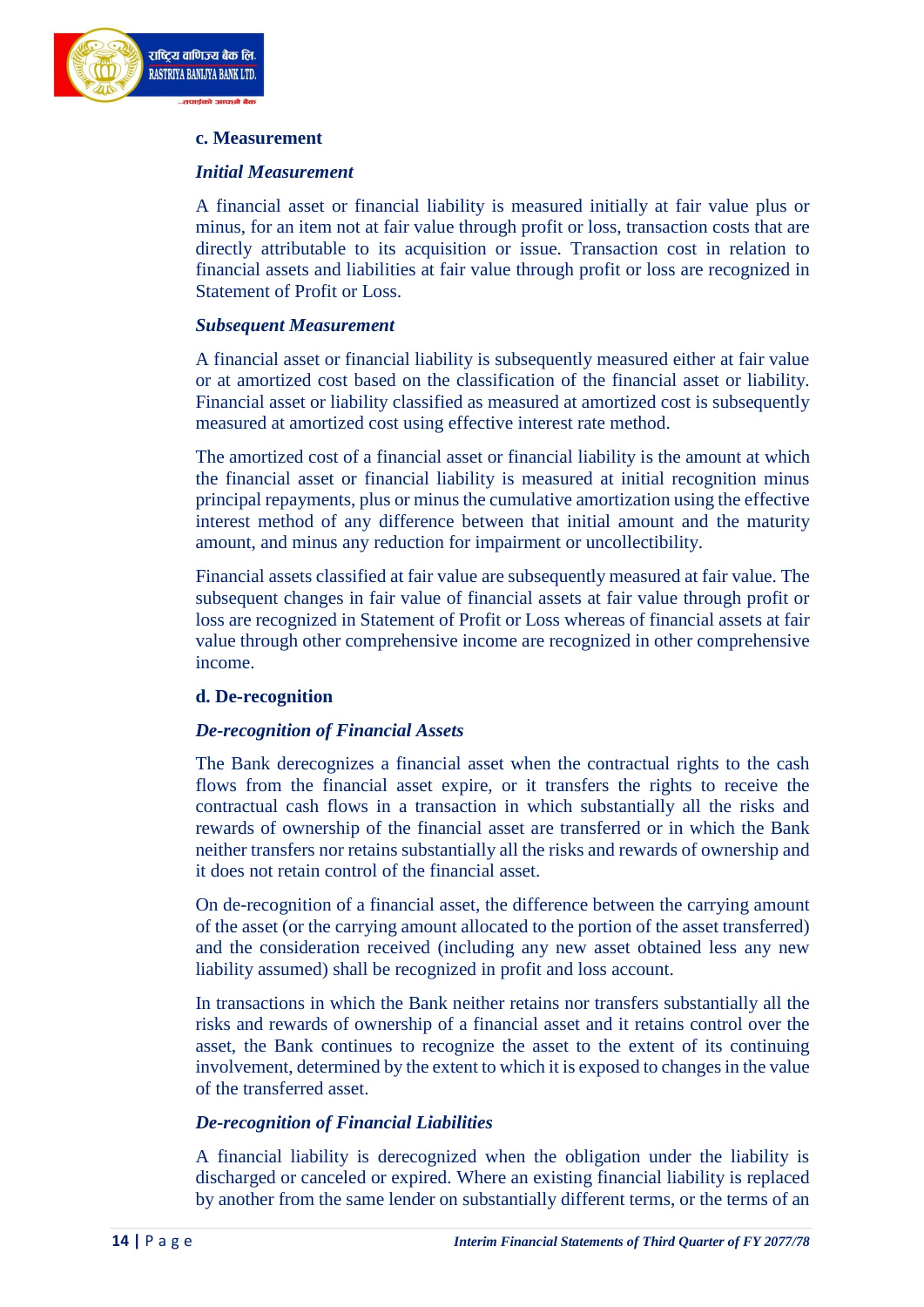

existing liability are substantially modified, such an exchange or modification is treated as a de-recognition of the original liability and the recognition of a new liability. The difference between the carrying value of the original financial liability and the consideration paid is recognized in Statement of Profit or Loss.

#### **e. Determination of Fair Value**

Fair value is the amount for which an asset could be exchanged, or a liability settled, between knowledgeable, willing parties in an arm's length transaction on the measurement date. The fair value of a liability reflects its non-performance risk. The fair values are determined according to the following hierarchy:

Level 1 fair value measurements are those derived from unadjusted quoted prices in active markets for identical assets or liabilities.

**Level 2** valuations are those with quoted prices for similar instruments in active markets or quoted prices for identical or similar instruments in inactive markets and financial instruments valued using models where all significant inputs are observable.

**Level 3** portfolios are those where at least one input, which could have a significant effect on the instrument's valuation, is not based on observable market data.

When available, the Bank measures the fair value of an instrument using quoted prices in an active market for that instrument. A market is regarded as active if quoted prices are readily and regularly available and represent actual and regularly occurring market transactions on an arm's length basis. If a market for a financial instrument is not active, the Bank establishes fair value using a valuation technique. Valuation techniques include using recent arm's length transactions between knowledgeable, willing parties (if available), reference to the current fair value of other instruments that are substantially the same, discounted cash flow analyses.

The best evidence of the fair value of a financial instrument at initial recognition is the transaction price  $-$  i.e. the fair value of the consideration given or received. However, in some cases, the fair value of a financial instrument on initial recognition may be different to its transaction price. If such fair value is evidenced by comparison with other observable current market transactions in the same instrument (without modification) or based on a valuation technique whose variables include only data from observable markets, then the difference is recognized in profit or loss on initial recognition of the instrument. In other cases the difference is not recognized in profit or loss immediately but is recognized over the life of the instrument on an appropriate basis or when the instrument is redeemed, transferred or sold, or the fair value becomes observable.

All unquoted equity instruments are recorded at average of price determined as per Capitalised Earning Method and Net Assets Value per share. Entities of which no data is whatsoever available, valuation has been done at cost net of impairment if any.

#### **f. Impairment**

At each reporting date the Bank assesses whether there is any indication that an asset may have been impaired. If such indication exists, the recoverable amount is determined. A financial asset or a group of financial assets is impaired and impairment losses are incurred if, and only if, there is objective evidence of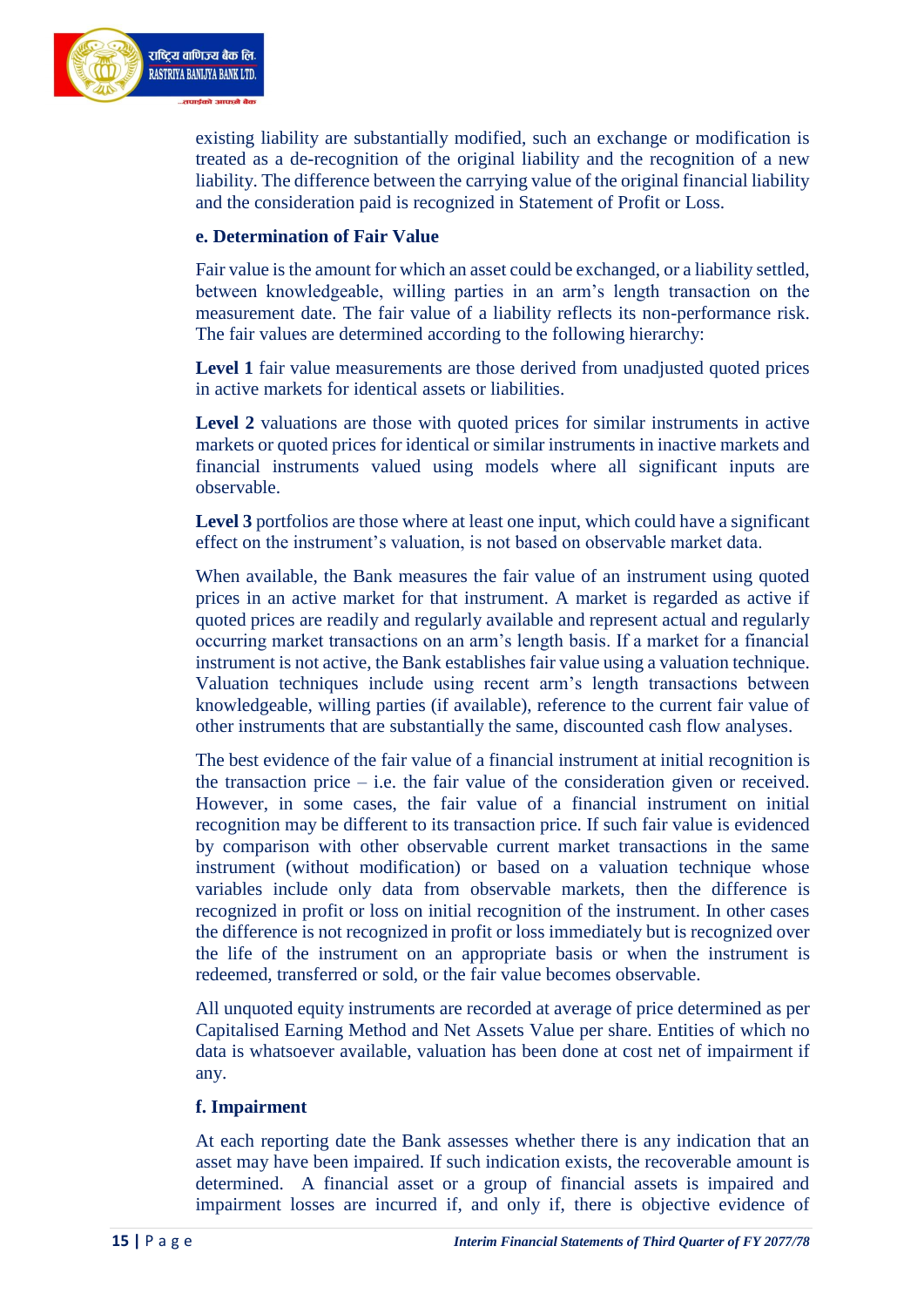

impairment as a result of one or more events occurring after the initial recognition of the asset (a loss event), and that loss event (or events) has an impact on the estimated future cash flows of the financial asset or group of financial assets that can be reliably estimated.

The Bank considers the following factors in assessing objective evidence of impairment:

- Whether the counterparty is in default of principal or interest payments.
- When a counterparty files for bankruptcy and this would avoid or delay discharge of its obligation.
- Where the Bank initiates legal recourse of recovery in respect of a credit obligation of the counterpart.
- Where the Bank consents to a restructuring of the obligation, resulting in a diminished financial obligation, demonstrated by a material forgiveness of debt or postponement of scheduled payments.
- Where there is observable data indicating that there is a measurable decrease in the estimated future cash flows of a group of financial assets, although the decrease cannot yet be identified with specific individual financial assets.

The Bank considers evidence of impairment for loans and advances and amortized cost investment securities at both a specific asset and collective level. All individually significant loans and advances and amortized cost investment securities are assessed for specific impairment. Those found not to be specifically impaired are then collectively assessed for any impairment that has been incurred but not yet identified.

Loans and advances and amortized cost investment securities that are not individually significant are collectively assessed for impairment by grouping together loans and advances and amortized cost investment securities with similar risk characteristics. Impairment test is done on annual basis for trade receivables and other financial assets based on the internal and external indication observed.

In assessing collective impairment, the Bank uses statistical modelling of historical trends of the probability of default, the timing of recoveries and the amount of loss incurred, adjusted for management's judgment as to whether current economic and credit conditions are such that the actual losses are likely to be greater or less than suggested by historical trends. Default rates, loss rates and the expected timing of future recoveries are regularly benchmarked against actual outcomes to ensure that they remain appropriate.

#### *Impairment losses on assets measured at amortized cost*

#### *As per NAS 39*

Financial assets carried at amortized cost (such as amounts due from Banks, loans and advances to customers as well as held–to–maturity investments is impaired, and impairment losses are recognized, only if there is objective evidence as a result of one or more events that occurred after the initial recognition of the asset. The amount of the loss is measured as the difference between the asset's carrying amount and the deemed recoverable value of loan.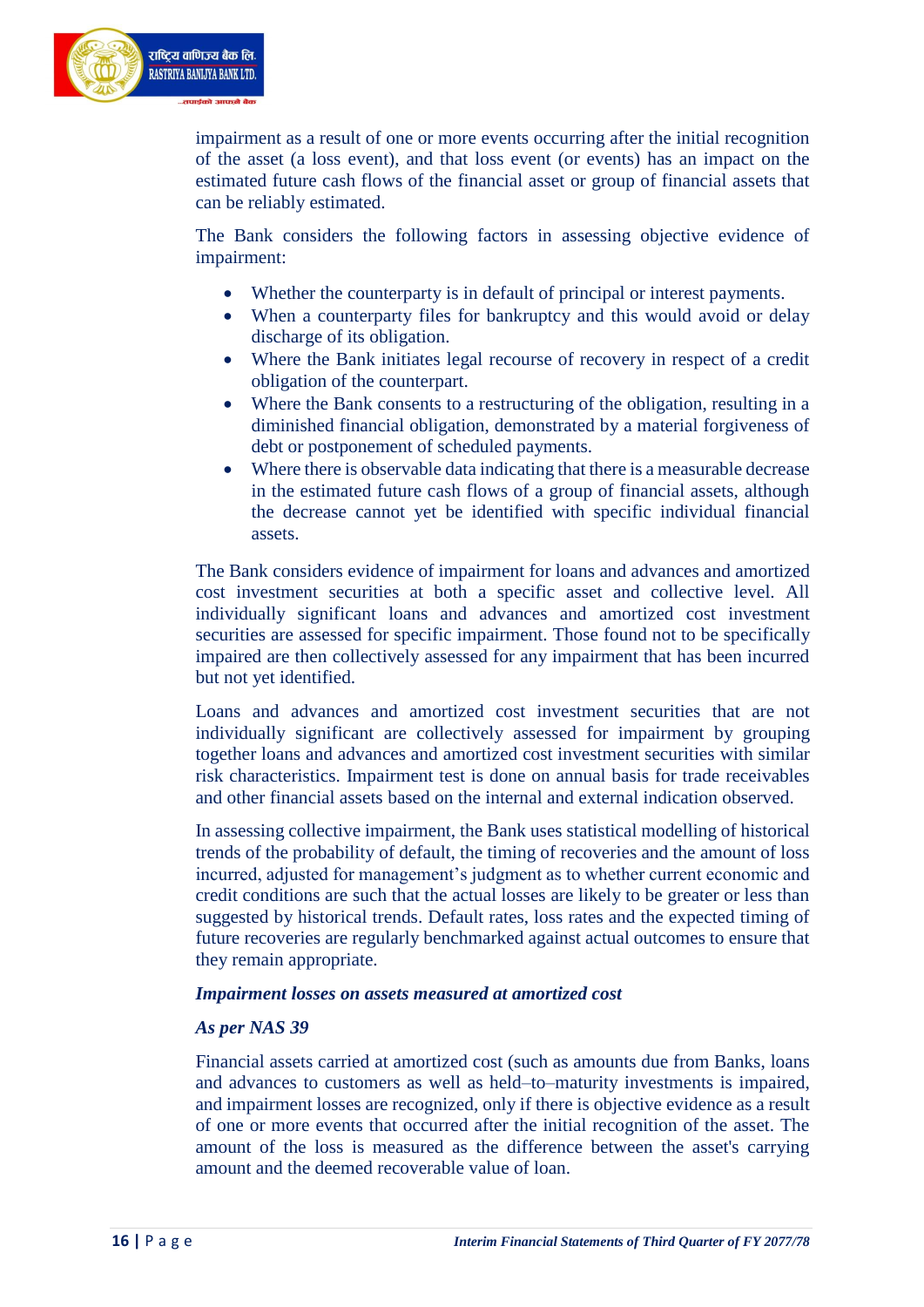

Loans and advances to customers with significant value (Principal outstanding Rs 100 million or more) and borrowers classified as Non Performing as per Nepal Rastra Bank Directives are assessed for individual impairment test. The recoverable value of loan is estimated on the basis of realizable value of collateral and the conduct of the borrower/past experience of the bank. Assets that are individually assessed and for which no impairment exists are grouped with financial assets with similar credit risk characteristics and collectively assessed for impairment. The credit risk statistics for each group of the loan and advances are determined by management prudently based on the past experience. For the purpose of collective assessment of impairment, the assets are categorized in to the following nine broad product as follows:

- a. Term Loan
- b. Auto Loan
- c. Home Loan
- d. Personal Loan
- e. Overdraft
- f. Other Working Capital Loan
- g. Gold Loan
- h. Deprived & Priority Sector Loan
- i. Other Loan

If, in a subsequent year, the amount of the estimated impairment loss increases or decreases because of an event occurring after the impairment was recognized, the previously recognized impairment loss is increased or reduced by adjusting the income statement. If a future write–off is later recovered, the recovery is credited to the 'Income Statement'.

#### **As per Loan Loss Provision of Nepal Rastra Bank**

Loan loss provisions in respect of non-performing loans and advances are based on management's assessment of the degree of impairment of the loans and advances, subject to the minimum provisioning level prescribed in relevant NRB guidelines. Provision is made for possible losses on loans and advances including bills purchased at 1% to 100% on the basis of classification of loans and advances, overdraft and bills purchased in accordance with NRB directives.

#### **Policies Adopted**

As per the NFRS Carve out, the Bank measured impairment loss on loan and advances as the higher of amount derived as per norms prescribed by Nepal Rastra Bank for loan loss provision and amount determined as per paragraph 63 of NAS 39.

#### **5.5 Trading Assets and Liabilities**

Trading assets and liabilities are those assets and liabilities that the Bank acquires or incurs principally for the purpose of selling or repurchasing in the near term, or holds as part of a portfolio that is managed together for short-term profit or position taking. They are initially recognized at fair value and subsequently measured at fair value in the statement of financial position, with transaction costs recognized in profit or loss. All changes in fair value are recognized as part of net trading income in profit or loss as regarded as fair value through profit & loss account.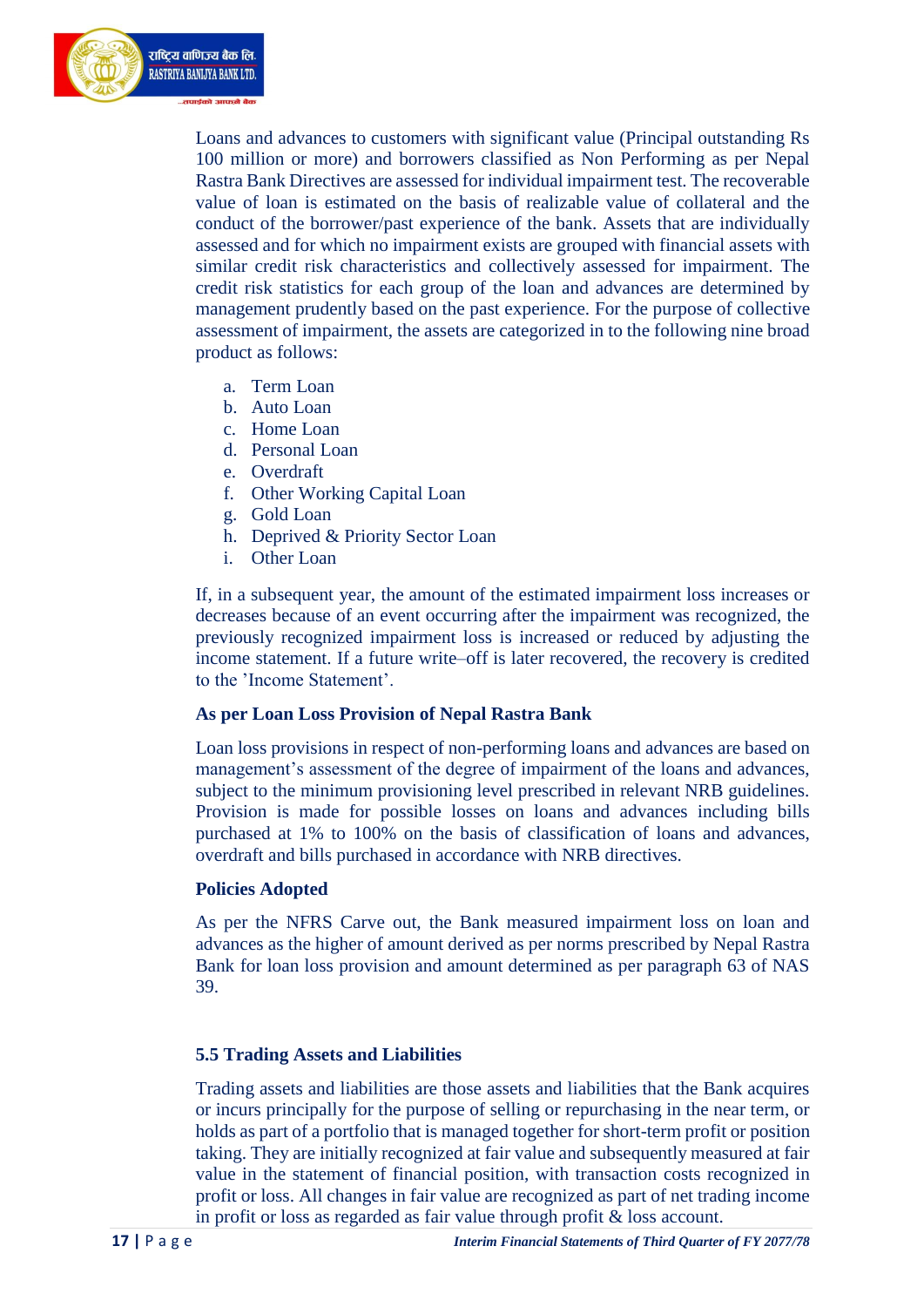

#### **5.6 Derivatives Assets and Derivative Liabilities**

Derivatives held for risk management purposes include all derivative assets and liabilities that are not classified as trading assets or liabilities. Derivatives held for risk management purposes are measured at fair value in the statement of financial position. Hedge accounting is not adopted for certain derivatives held for risk management such as Forward Exchange Contracts.

#### **5.7 Property and Equipment**

#### **a. Recognition and Measurement**

The cost of an item of property and equipment shall be recognized as an asset, initially recognized at cost, if, and only if it is probable that future economic benefits associated with the item will flow to the entity; and if the cost of the item can be measured reliably.

Cost includes expenditure that is directly attributable to the acquisition of the asset. The cost of self-constructed assets includes the following:

- the cost of materials and direct labour;
- any other costs directly attributable to bringing the assets to a working condition for their intended use;
- when the Bank has an obligation to remove the asset or restore the site, an estimate of the costs of dismantling and removing the items and restoring the site on which they are located; and
- Capitalized borrowing costs.

The Bank adopts cost model for entire class of property and equipment. Neither, class of the property and equipment are measured at revaluation model nor is their fair value measured at the reporting date. Any revaluation reserve acquired from the merger accounted for using pooling of interest method are shown at the carrying amount. The items of property and equipment are measured at cost less accumulated depreciation and any accumulated impairment losses.

Purchased software that is integral to the functionality of the related equipment is capitalized as part of that equipment.

Subsequent expenditure is capitalized if it is probable that the future economic benefits from the expenditure will flow to the Bank. Ongoing repairs and maintenance to keep the assets in working condition are expensed as incurred. Any gain or loss on disposal of an item of property and equipment (calculated as the difference between the net proceeds from disposal and the carrying amount of the item) is recognized within other income in profit or loss.

#### **b. Capital Work in Progress**

Fixed assets under construction and cost of assets not ready for use are shown as capital work in progress.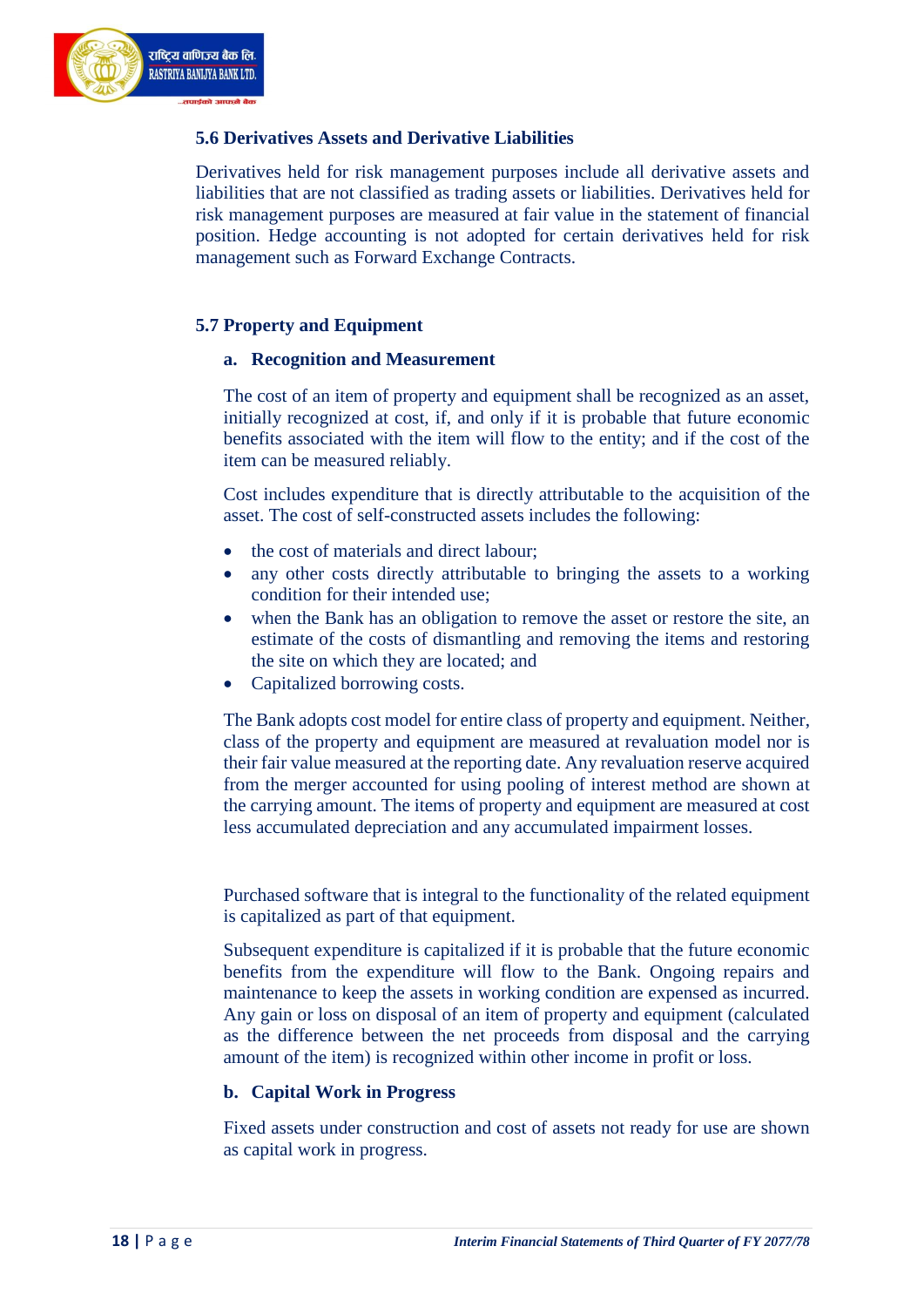

#### **c. Depreciation**

Straight line method of depreciation on fixed assets is applied to allocate their cost to their residual values over their estimated useful life as per management judgment, as follows:

| <b>Class of assets</b>        | <b>Revised useful life</b>                           | <b>Residual Value</b> |
|-------------------------------|------------------------------------------------------|-----------------------|
| Computer                      | Up to 5 Years                                        | 1%                    |
| <b>Furniture and Fixtures</b> | Up to 5 Years                                        | 2%                    |
| <b>Office Equipment</b>       | Up to 5 years                                        | 1%                    |
| Vehicle                       | Up to 7 Years                                        | 5%                    |
| <b>Building</b>               | Up to 50 Years                                       | 10%                   |
| Leasehold                     | Lower of 15 Years or Lease<br>Period                 | 0                     |
| Software                      | period<br>5<br>years or expiry<br>whichever is lower | 0                     |

Assets costing less than Rs 2,000 are fully charged to profit loss account in the year of purchase.

#### **d. De-recognition**

The carrying amount of Property and Equipment is derecognized on disposal or when no future economic benefits are expected from its use or disposal. The gain or loss arising from the de-recognition of an item of property and equipment is included in profit or loss when the item is derecognized (unless on a sale & lease back). The gain shall be classified as revenue.

#### **5.8 Intangible Assets**

#### *Acquired Intangible Assets*

Intangible assets are initially measured at fair value, which reflects market expectations of the probability that the future economic benefits embodied in the asset will flow to the Bank, and are amortized on the basis of their expected useful **lives** 

#### *Computer software*

Acquired computer software licenses are capitalized on the basis of the costs incurred to acquire and bring to use the specific software. Costs associated with the development of software are capitalized where it is probable that it will generate future economic benefits in excess of its cost. Computer software costs are amortized on the basis of expected useful life. Costs associated with maintaining software are recognized as an expense as incurred.

At each reporting date, these assets are assessed for indicators of impairment. In the event that an asset's carrying amount is determined to be greater than its recoverable amount, the asset is written down immediately. Amortization methods, useful lives and residual values are reviewed at each reporting date and adjusted if appropriate.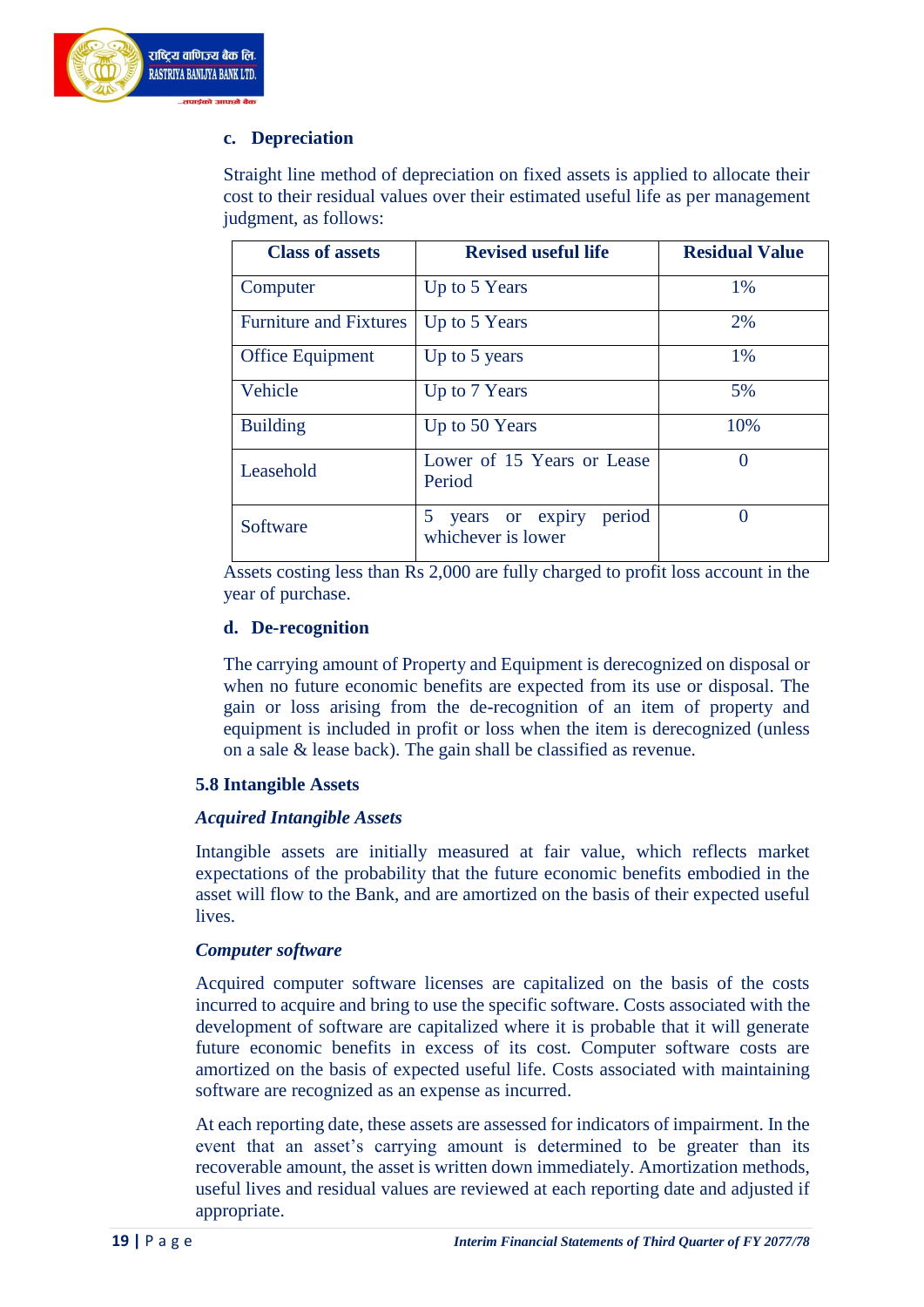

#### **5.9 Investment Property/Non-Current Assets Held for Sale**

#### *Investment Property*

Investment properties includes land or land and buildings other than those classified as property and equipment and non-current assets held for sale. Generally, it includes land, land and building acquired by the Bank as non-banking assets but not sold as on the reporting date.

The Bank holds investment property that has been acquired through enforcement of security over the loans and advances.

#### *Non-Current Assets Held for Sale*

Non-current assets (such as property) and disposal groups (including both the assets and liabilities of the disposal groups) are classified as held for sale and measured at the lower of their carrying amount and fair value less cost to sell when: (i) their carrying amounts will be recovered principally through sale; (ii) they are FVTOCI in their present condition; and (iii) their sale is highly probable.

Immediately before the initial classification as held for sale, the carrying amounts of the assets (or assets and liabilities in a disposal group) are measured in accordance with the applicable accounting policies described above.

#### **5.10 Income Tax**

Tax expense comprises current and deferred tax. Current tax and deferred tax are recognised in profit or loss except to the extent that they relate to items recognised directly in equity or in other comprehensive income.

#### *Current Tax*

Current tax is the expected tax payable or recoverable on the taxable income or loss for the year, using tax rates enacted or substantively enacted at the reporting date, and any adjustment to tax payable in respect of previous years. Current tax payable also includes any tax liability arising from the declaration of dividends.

#### *Deferred Tax*

Deferred tax is recognized in respect of temporary differences between the carrying amounts of assets and liabilities for financial reporting purposes and the amounts used for taxation purposes. Deferred income tax is determined using tax rate applicable to the Bank as at the reporting date which is expected to apply when the related deferred income tax asset is realized or the deferred income tax liability is settled.

Deferred tax assets are recognized where it is probable that future taxable profit will be available against which the temporary differences can be utilized.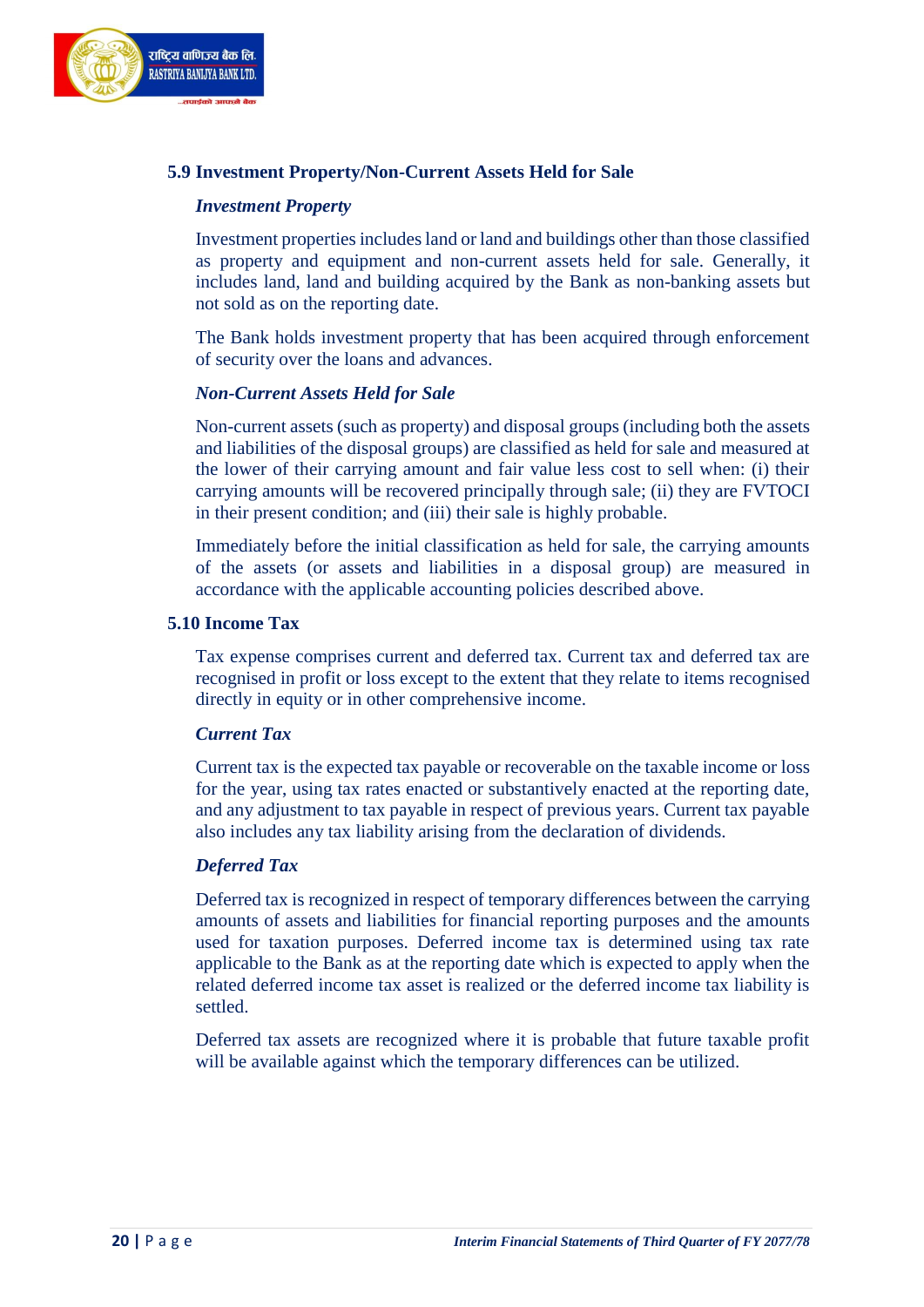

#### **5.11 Deposits, debts securities issued and subordinated liabilities**

#### *a. Deposits*

The Bank accepts deposits from its customers under [savings account,](https://en.wikipedia.org/wiki/Savings_account) [current](https://en.wikipedia.org/wiki/Transaction_account#Current_accounts)  [account,](https://en.wikipedia.org/wiki/Transaction_account#Current_accounts) term deposits and margin accounts which allows [money](https://en.wikipedia.org/wiki/Money) to be deposited and withdrawn by the account holder. These transactions are recorded on the bank's books, and the resulting balance is recorded as a [liability](https://en.wikipedia.org/wiki/Liability_(accounting)) for the Bank and represents the amount owed by the Bank to the customer.

#### *b. Debt Securities Issued*

Deposits, debt securities issued and subordinated liabilities are initially measured at fair value minus incremental direct transaction costs, and subsequently measured at their amortized cost using the effective interest method, except where the Group designates liabilities at fair value through profit or loss.

#### *c. Subordinated Liabilities*

Subordinated liabilities are those liabilities which at the event of winding up are subordinate to the claims of depositors, debt securities issued and other creditors. The bank does not have any of such subordinated liabilities.

#### **5.12 Provisions**

The Bank recognizes a provision if, as a result of past event, the Bank has a present constructive or legal obligation that can be reliability measured and it is probable that an outflow of economic benefit will be required to settle the obligation.

A disclosure for contingent liability is made when there is a possible obligation or a present obligation that may but probably will not require an outflow of resources. When there is a possible obligation or a present obligation in respect of which the likelihood of outflow of resources is remote, no provision or disclosure is made.

A provision for onerous contract is recognized when the expected benefits to be derived by the Bank from a contract are lower than the unavoidable cost of meeting its obligation under the contract.

Provisions are reviewed at each reporting date and adjusted to reflect the current best estimate. If it is no longer probable that an outflow of resources would be required to settle the obligation, the provision is reversed. Contingent assets are not recognized in the financial statements. However, contingent assets are assessed continually and if it is virtually certain that an inflow of economic benefits will arise, the asset and related income are recognized in the period in which the change occurs.

#### **5.13 Revenue Recognition**

Revenue is the gross inflow of economic benefits during the period arising from the course of the ordinary activities of an entity when those inflows result in increases in equity, other than increases relating to contributions from equity participants. Revenue is recognized to the extent it is probable that the economic benefits will flow to the Bank and the revenue can be reliably measured. Revenue is not recognized during the period in which its recoverability of income is not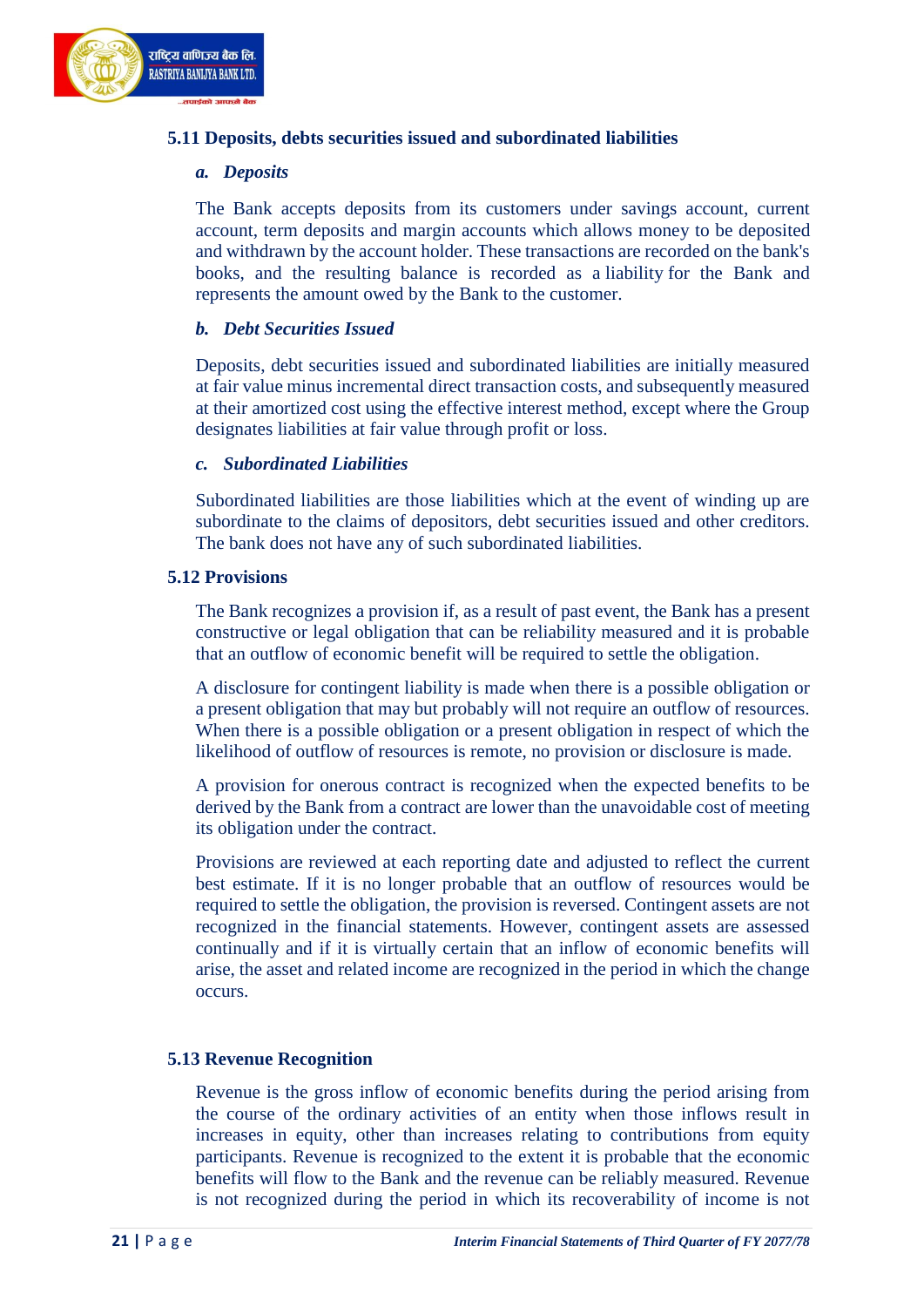

probable. The Bank's revenue comprises of interest income, fees and commission, foreign exchange income, cards income, remittance income, bancassurance commission, etc. and the bases of incomes recognition are as follows:

#### **a. Interest Income**

Interest income on FVTOCI assets and financial assets held at amortized cost shall be recognized using the bank's normal interest rate which is very close to effective interest rate using effective interest rate method.

For income from loans and advances to customers, initial charges are not amortized over the life of the loan and advances as the income so recognized closely approximates the income that would have been derived under effective interest rate method. The difference is not considered material. The Bank considers that the cost of exact calculation of effective interest rate method exceeds the benefit that would be derived from such compliance.

The effective interest method is a method of calculating the amortized cost of a financial asset or a financial liability and of allocating the interest income or interest expense over the relevant period. The effective interest rate is the rate that discounts estimated future cash payments or receipts through the expected life of the financial instrument or, when appropriate, a shorter period, to the net carrying amount of the financial asset or financial liability. When calculating the effective interest rate, the Bank estimates cash flows considering all contractual terms of the financial instrument (for example, prepayment options) but does not consider future credit losses. The calculation includes all fees paid or received between parties to the contract that are an integral part of the effective interest rate, transaction costs and all other premiums or discounts.

The Bank recognizes the interest income on loans and advances as per Guideline on Recognition of Interest Income, 2019 issued by Nepal Rastra Bank. The guideline requires bank to cease to accrue interest in case of loan where contractual payments of principal and/or interest are more than 12 months in arrears, irrespective of the net realizable value of collateral. Further, it also requires the bank to cease accrual of interest income in case of loans where contractual payments of principal and/or interest are more than 3 months in arrears and where the "net realizable value" of security is insufficient to cover payment of principal and accrued interest.

Gains and losses arising from changes in the fair value of financial instruments held at fair value through profit or loss are included in the statement of profit or loss in the period in which they arise. Contractual interest income and expense on financial instruments held at fair value through profit or loss is recognized within net interest income.

#### **b. Fees & Commission**

Fees and commissions are recognized on an accrual basis when the service has been provided or significant act performed whenever the benefit exceeds cost in determining such value. Whenever, the cost of recognizing fees and commissions on an accrual basis exceeds the benefit in determining such value, the fees and commissions are charged off during the year.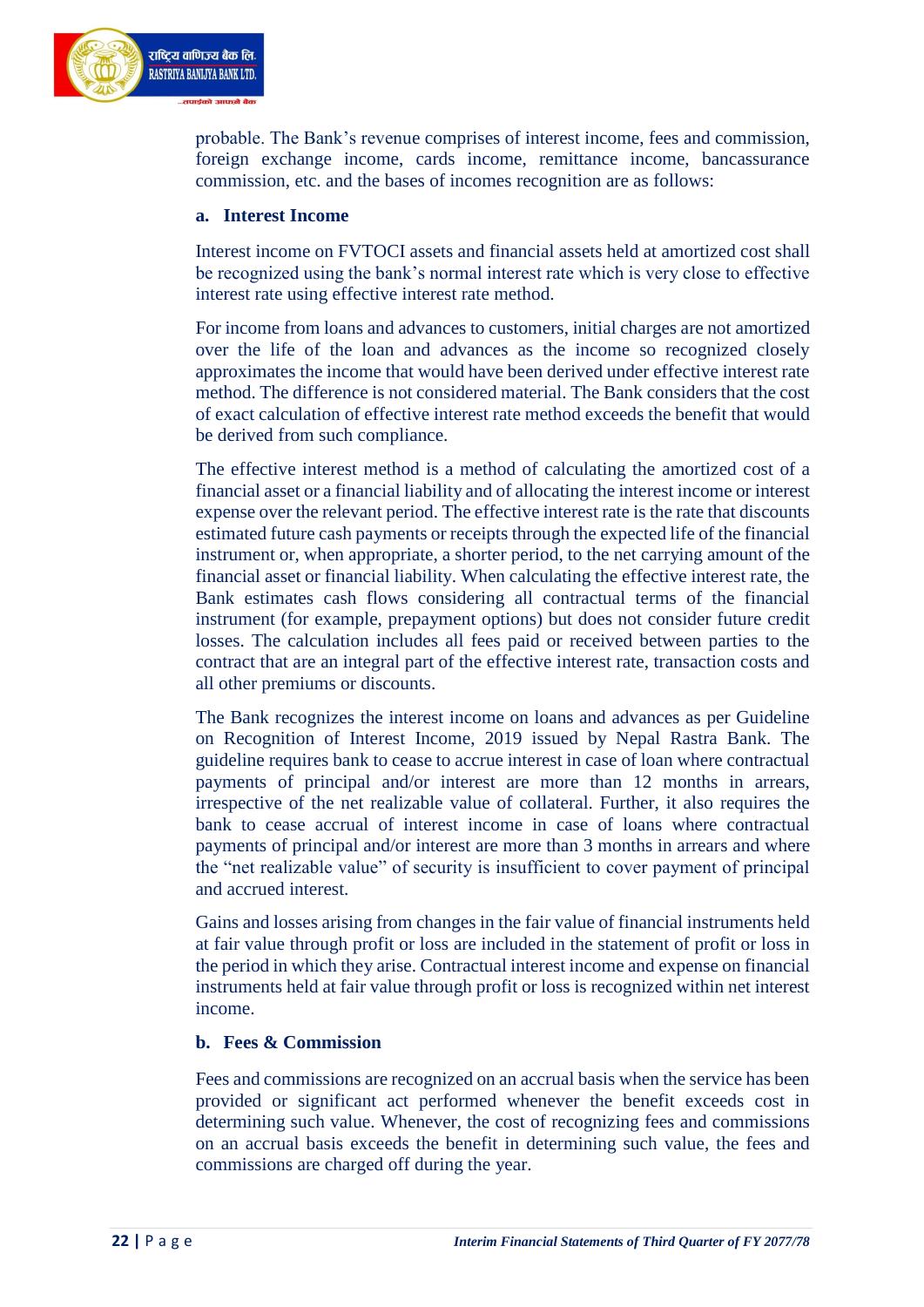#### **c. Dividend Income**

Dividend income are recognized when right to receive such dividend is established. Usually this is the ex-dividend date for equity securities. Dividends are presented in net trading income, net income from other financial instruments at fair value through profit or loss or other revenue based on the underlying classification of the equity investment.

#### **d. Net Trading Income**

Net trading income comprises gains less losses related to trading assets and liabilities, and includes all realised and unrealised fair value changes, interest, dividends and foreign exchange differences.

Net Income from other financial instrument at fair value through Profit or Loss

Net income from other financial instruments at fair value through profit or loss relates to non-trading derivatives held for risk management purposes that do not form part of qualifying hedge relationships and financial assets and liabilities designated at fair value through profit or loss. It includes all realised and unrealised fair value changes, interest, dividends and foreign exchange differences.

#### **5.14 Interest expense**

Interest expense on all financial liabilities including deposits are recognized in profit or loss using effective interest rate method. Interest expense on all trading liabilities are considered to be incidental to the Bank's trading operations and are presented together with all other changes in fair value of trading assets and liabilities in net trading income.

#### **5.15 Employees Benefits**

#### **a. Short Term Employee Benefits**

Short term employee benefit obligations are measured on an undiscounted basis and are expensed as the related service is provided. A liability is also recognized for the amount expected to be paid under bonus required by the Bonus Act, 2030 to pay the amount as a result of past service provided by the employee and the obligation can be estimated reliably under short term employee benefits. The Bank provides bonus at 5% of Net Profit before tax. The Bank is a wholly owned enterprise of Government of Nepal. The percentage of bonus which is to be distributed by the Government owned enterprises has been determined by the Government of Nepal at 5%.

Short-term employee benefits include all the following items (if payable within 12 months after the end of the reporting period):

wages, salaries and social security contributions,

paid annual leave and paid sick leave,

profit-sharing and bonuses and

non-monetary benefits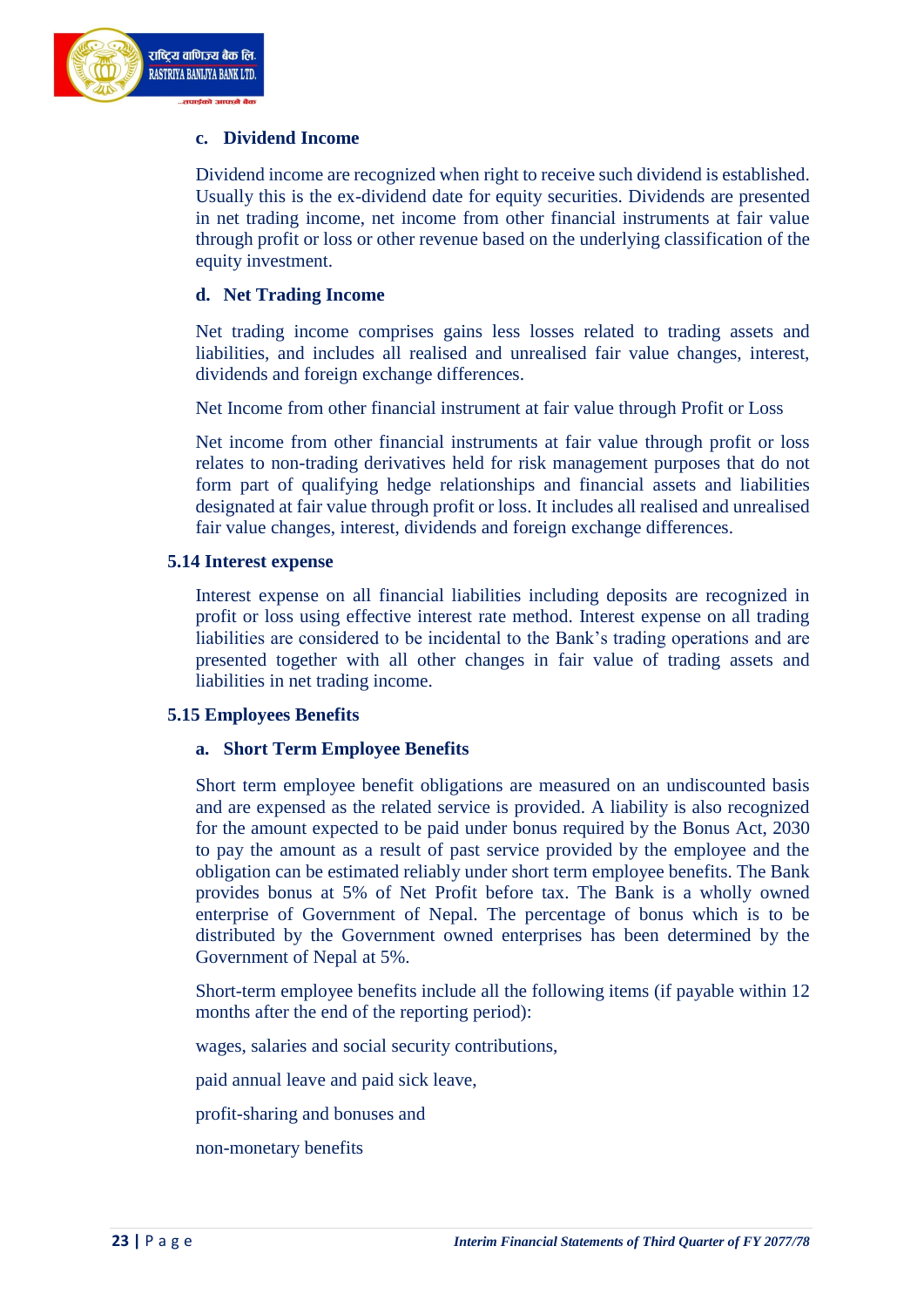

#### **b. Post-Employment Benefits**

Post-employment benefit plan includes the followings;

#### *i) Defined Contribution Plan*

A defined contribution plan is a post-employment benefit plan under which the Bank pays fixed contributions into a separate entity and has no legal or constructive obligation to pay further amounts. Obligations for contributions to defined contribution plans are recognised as personnel expenses in profit or loss in the periods during which related services are rendered.

Contributions to a defined contribution plan that are due more than 12 months after the end of the reporting period in which the employees render the service are discounted to their present value.

All permanent employees of the Bank are entitled to receive benefits under the provident fund, a defined contribution plan, in which both the employee and the Bank contribute monthly at a pre-determined rate of 10% of the basic salary. The Bank does not assume any future liability for provident fund benefits other than its annual contribution.

All permanent employees of the Bank are entitled to receive benefits under welfare provident fund, a defined contribution plan, in which both the Bank contribute two months basic salary and such amount is transferred to separate retirement fund. The Bank does not assume any future liability for provident fund benefits other than its annual contribution.

All permanent employees of the Bank are entitled to receive benefits under medical fund, a defined contribution plan, in which both the Bank contribute certain percentage of annual basic salary based on level of employees and such amount is transferred to separate retirement fund. The Bank does not assume any future liability for provident fund benefits other than its annual contribution.

#### *ii) Defined Benefit plan*

A defined benefit plan is a post-employment benefit plan other than a defined contribution plan. The Bank's net obligation in respect of defined benefit plans is calculated separately for each plan by estimating the amount of future benefit that employees have earned in return for their service in the current and prior periods. That benefit is discounted to determine its present value. Any unrecognised past service costs and the fair value of any plan assets are deducted.

The Bank recognises all actuarial gains and losses net of deferred tax arising from defined benefit plans immediately in other comprehensive income and all expenses related to defined benefit plans in employee benefit expense in profit or loss.

The Bank recognises gains and losses on the curtailment or settlement of a defined benefit plan when the curtailment or settlement occurs. The gain or loss on curtailment or settlement comprises any resulting change in the fair value of plan assets, any change in the present value of the defined benefit obligation, any related actuarial gains and losses and any past service cost that had not previously been recognised.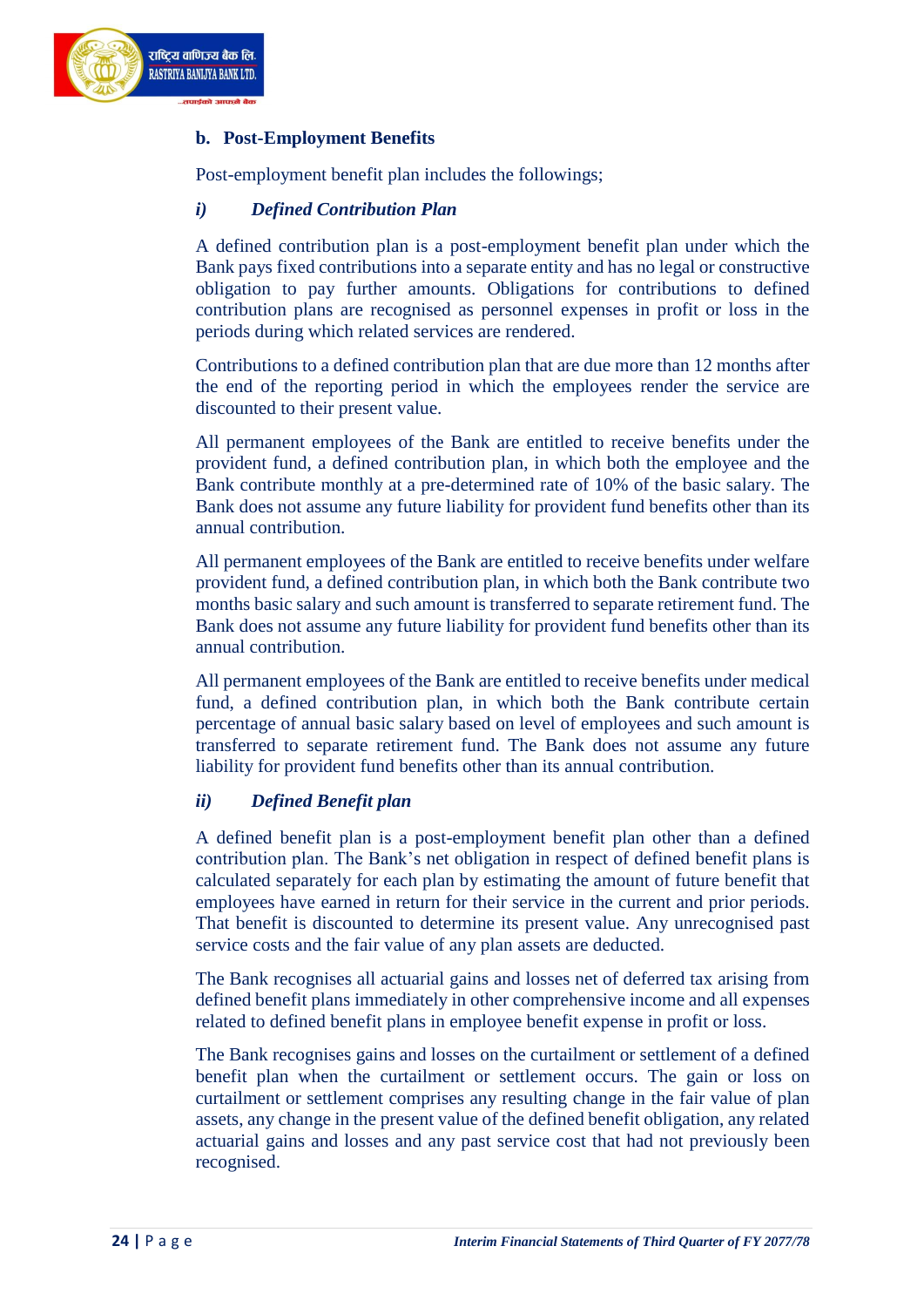

The bank has pension plan to the permanent employees hired before 2050 B.S and gratuity plan to employees enrolled after 2050 B.S. Employees are also entitled to receive retirement benefit on endowment life insurance scheme and leave as per human resource by-laws of the Bank.

#### *iii) Termination Benefits*

Termination benefits are recognised as an expense when the Bank is demonstrably committed, without realistic possibility of withdrawal, to a formal detailed plan to either terminate employment before the normal retirement date, or to provide termination benefits as a result of an offer made to encourage voluntary redundancy. Termination benefits for voluntary redundancies are recognised as an expense if the Bank has made an offer of voluntary redundancy, it is probable that the offer will be accepted, and the number of acceptances can be estimated reliably. If benefits are payable more than 12 months after the reporting date, then they are discounted to their present value.

#### **5.16 Leases**

Lease payments under an operating lease shall be recognized as an expense on a straight-line basis over the lease term unless either another systematic basis is more representative of the time pattern of the user's benefit even if the payments to the lessors are not on that basis.

#### **5.17 Foreign Currency Translation**

The financial statements are presented in Nepalese Rupees (NPR).

Transactions in foreign currencies are initially recorded at the functional currency rate of exchange ruling at the date of the transaction. Monetary assets and liabilities denominated in foreign currencies are retranslated at the functional currency rate of exchange at the statement of financial position date.

Foreign exchange gains and losses resulting from the settlement of such transactions, and from the translation at year-end exchange rates of monetary assets and liabilities denominated in foreign currencies are recognised in the statement of profit or loss.

Non-monetary assets and liabilities are translated at historical exchange rates if held at historical cost, or year-end exchange rates if held at fair value, and the resulting foreign exchange gains and losses are recognized in either the statement of profit or loss or shareholders' equity depending on the treatment of the gain or loss on the asset or liability.

#### **5.18 Financial guarantee and loan commitment**

Financial guarantees are contracts that require the Bank to make specified payments to reimburse the holder for a loss it incurs because a specified debtor fails to make payment when due in accordance with the terms of agreement.

Loan commitments are firm commitments to provide credit under pre-specified terms and conditions. Loan commitment is the commitment where the Bank has confirmed its intention to provide funds to a customer or on behalf of a customer in the form of loans, overdrafts, future guarantees, whether cancellable or not, or letters of credit and the Bank has not made payments at the reporting date, those instruments are included in these financial statement as commitments.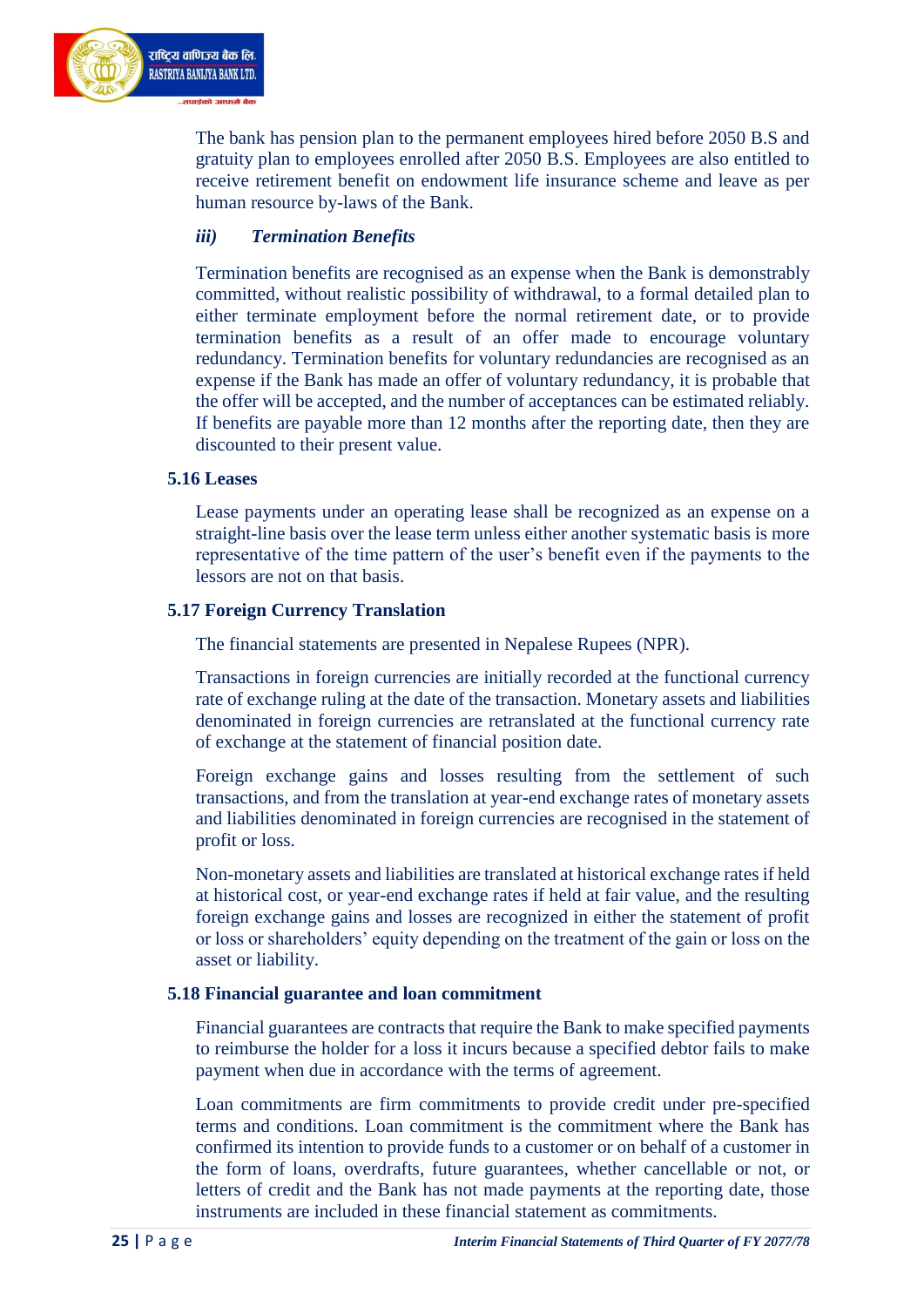

#### **5.19 Share Capital and Reserves**

The Bank classifies capital instruments as financial liabilities or equity instruments in accordance with the substance of the contractual terms of the instruments. Equity is defined as residual interest in total assets of the Bank after deducting all its liabilities. Common shares are classified as equity of the Bank and distributions thereon are presented in statement of changes in equity.

Dividends on ordinary shares and preference shares classified as equity are recognized in equity in the period in which they are declared.

Incremental costs directly attributable to the issue of an equity instrument are deducted from the initial measurement of the equity instruments considering the tax benefits achieved thereon.

The reserves include retained earnings and other statutory reserves such as general reserve, bond redemption reserve, foreign exchange equalization reserve, regulatory reserve etc.

Regulatory reserve includes any amount derived as result of NFRS convergence with effect in retained earning computed as per NRB Directive No. 4.

#### **5.20 Earnings per share including diluted**

The Bank presents basic and diluted earnings per share (EPS) data for its ordinary shares. The basic EPS is calculated by dividing the profit or loss attributable to ordinary shareholders of the Bank by the weighted average number of ordinary shares outstanding during the period. Diluted EPS is determined by adjusting the profit or loss attributable to ordinary shareholders and the weighted average number of ordinary shares outstanding for the effects of all dilutive potential ordinary shares.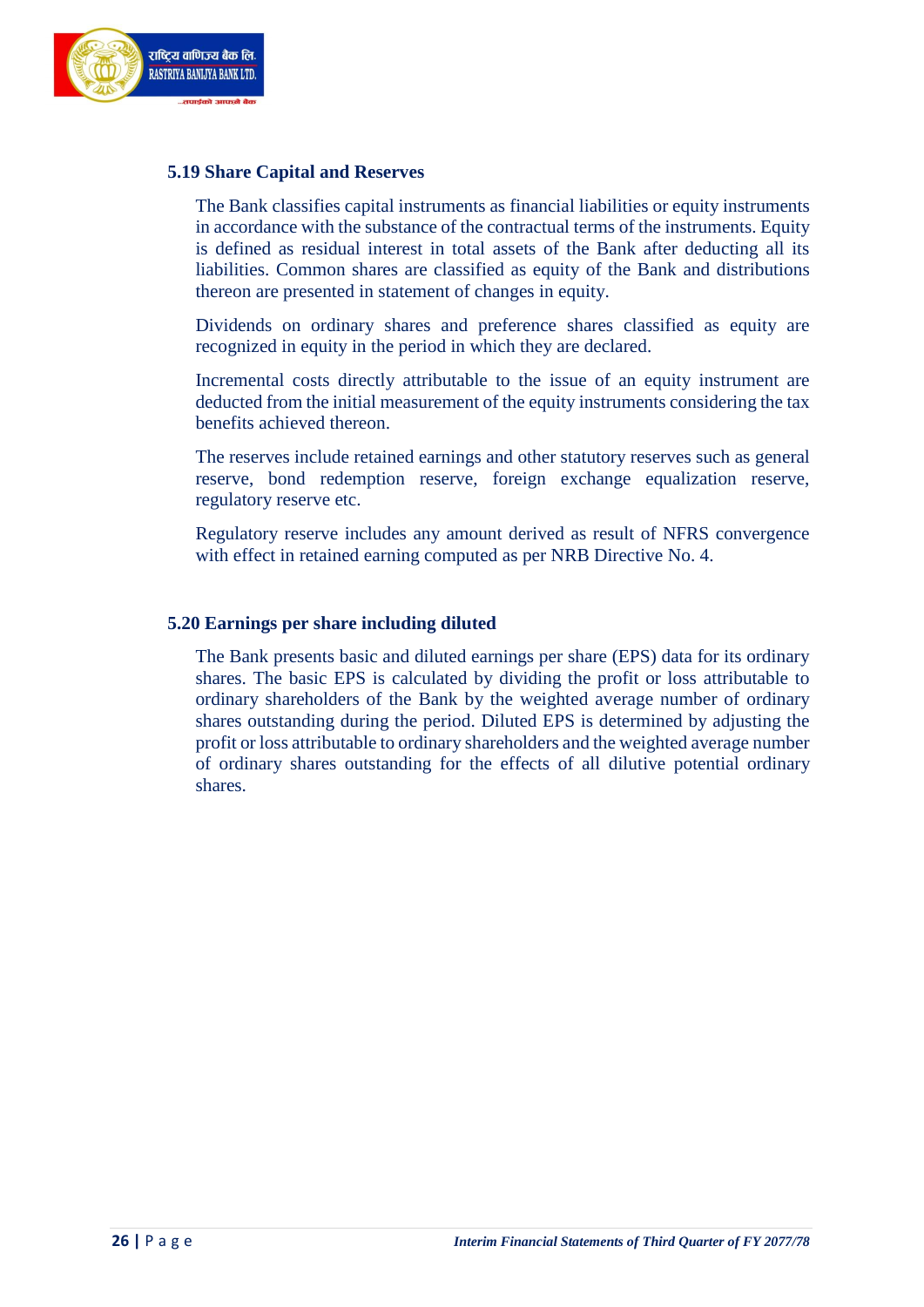

#### **6. Segment Reporting**

The Bank's segmental reporting is in accordance with NFRS 8 *Operating Segments*. Operating segments are reported in a manner consistent with the internal reporting provided to the bank's management committee, which is responsible for allocating resources and assessing performance of the operating segments. Bank has no practice of accounting intra segment revenue or expenses. Income and expenses directly associated with each segment are included in determining business segment performance.

#### **Information about Reportable Segments:**

|                                 | <b>Head Office</b>                   |                | Province 1                           |                | Province 2                           |                      | <b>Bagmati Province</b>              |                      | <b>Gandaki Province</b>              |                |
|---------------------------------|--------------------------------------|----------------|--------------------------------------|----------------|--------------------------------------|----------------------|--------------------------------------|----------------------|--------------------------------------|----------------|
| <b>Particulars</b>              |                                      | Corresponding  |                                      | Corresponding  |                                      | <b>Corresponding</b> |                                      | <b>Corresponding</b> |                                      | Corresponding  |
|                                 | <b>Current Quarter Previous Year</b> |                | <b>Current Quarter Previous Year</b> |                | <b>Current Quarter Previous Year</b> |                      | <b>Current Quarter Previous Year</b> |                      | <b>Current Quarter Previous Year</b> |                |
|                                 |                                      | Quarter        |                                      | <b>Quarter</b> |                                      | <b>Quarter</b>       |                                      | <b>Quarter</b>       |                                      | <b>Quarter</b> |
| Revenue from external customers | 4,638,104,818.02                     | 1,764,490,838  | 1,773,036,616.90                     | 1,838,870,832  | 1,585,092,000.27                     | 1,457,925,112        | 6,687,857,586.42                     | 5,194,502,732.00     | ,162,220,507.86                      | 1,303,223,280  |
| Intersegment revenues           |                                      |                |                                      |                |                                      |                      |                                      |                      |                                      |                |
| Net Revenue                     | 4,638,104,818.02                     | 1,764,490,838  | 1,773,036,617                        | 1,838,870,832  | 1,585,092,000                        | 1,457,925,112        | 6,687,857,586                        | 5,194,502,732        | 1,162,220,508                        | 1,303,223,280  |
| Segment profit/(loss)           | 266,350,033.84                       | (238,006,615)  | 100,493.29                           | 755,309,214.00 |                                      | 536,314,742          | 2,050.02                             | 1,391,294,267.00     |                                      | 778,333,409    |
| Segment assets                  | 43,688,653,464.76                    | 47,707,064,904 | 43,222,115,156.54                    | 30,701,990,676 | 35,076,721,823.06                    | 25,155,429,51        | 92,483,659,259.12                    | 104,746,530,246.00   | 18,479,478,582.38                    | 11,983,556,780 |
| Segment liabilities             | 19,968,846,667.72                    | 29,686,707,686 | 42,683,423,243.99                    |                | 29,946,681,462 34,648,521,342.20     | 24,619,114,771       | 91,422,803,613.28                    | 103,355,235,980.00   | 18,139,702,297.48                    | 11,205,223,371 |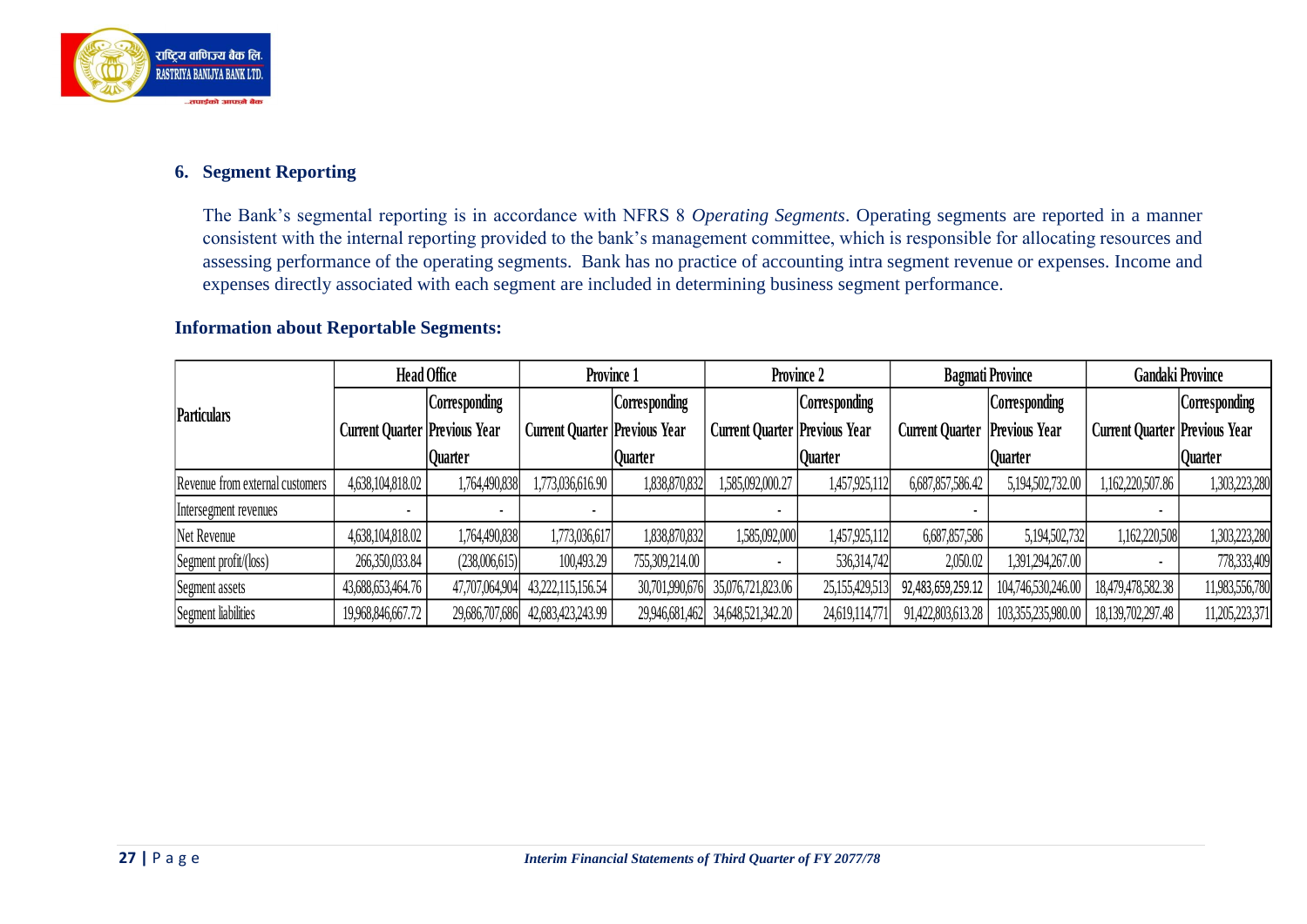

|                                 |                                      | <b>Lumbini Province</b> |                                      | Karnali        |                                      | Sudurpaschim         |                        | <b>Total</b>         |
|---------------------------------|--------------------------------------|-------------------------|--------------------------------------|----------------|--------------------------------------|----------------------|------------------------|----------------------|
| Particulars                     |                                      | Corresponding           |                                      | Corresponding  |                                      | <b>Corresponding</b> |                        | <b>Corresponding</b> |
|                                 | <b>Current Quarter Previous Year</b> |                         | <b>Current Quarter Previous Year</b> |                | <b>Current Quarter Previous Year</b> |                      | <b>Current Quarter</b> | <b>Previous Year</b> |
|                                 |                                      | <b>Ouarter</b>          |                                      | <b>Quarter</b> |                                      | <b>Ouarter</b>       |                        | <b>Quarter</b>       |
| Revenue from external customers | 1,629,856,683.86                     | 1,542,976,269           | 549,541,217.45                       | 423,740,686    | 964,748,697.10                       | 637,689,401          | 18,990,458,127.87      | 14, 163, 419, 151    |
| Intersegment revenues           |                                      |                         |                                      |                |                                      |                      |                        |                      |
| Net Revenue                     | 1,629,856,684                        | 1,542,976,269           | 549,541,217                          | 423,740,686    | 964,748,697                          | 637,689,401          | 18,990,458,128         | 14, 163, 419, 151    |
| Segment profit/(loss)           |                                      | 739,039,177             |                                      | 215, 113, 777  |                                      | 160,163,669          | 266,452,577.15         | 4,337,561,638        |
| Segment assets                  | 29,860,839,275.96                    | 24,059,558,662          | 11,487,814,757.14                    |                | 6,131,091,129 15,197,988,497.05      | 14,334,982,646       | 289,497,270,816.00     | 264,820,204,557      |
| Segment liabilities             | 29,454,844,914.17                    | 23,320,519,485          | 11,326,091,436.02                    | 5,915,977,353  | 15,037,395,107.15                    | 14,174,818,977       | 262,681,628,622.00     | 242,224,279,085      |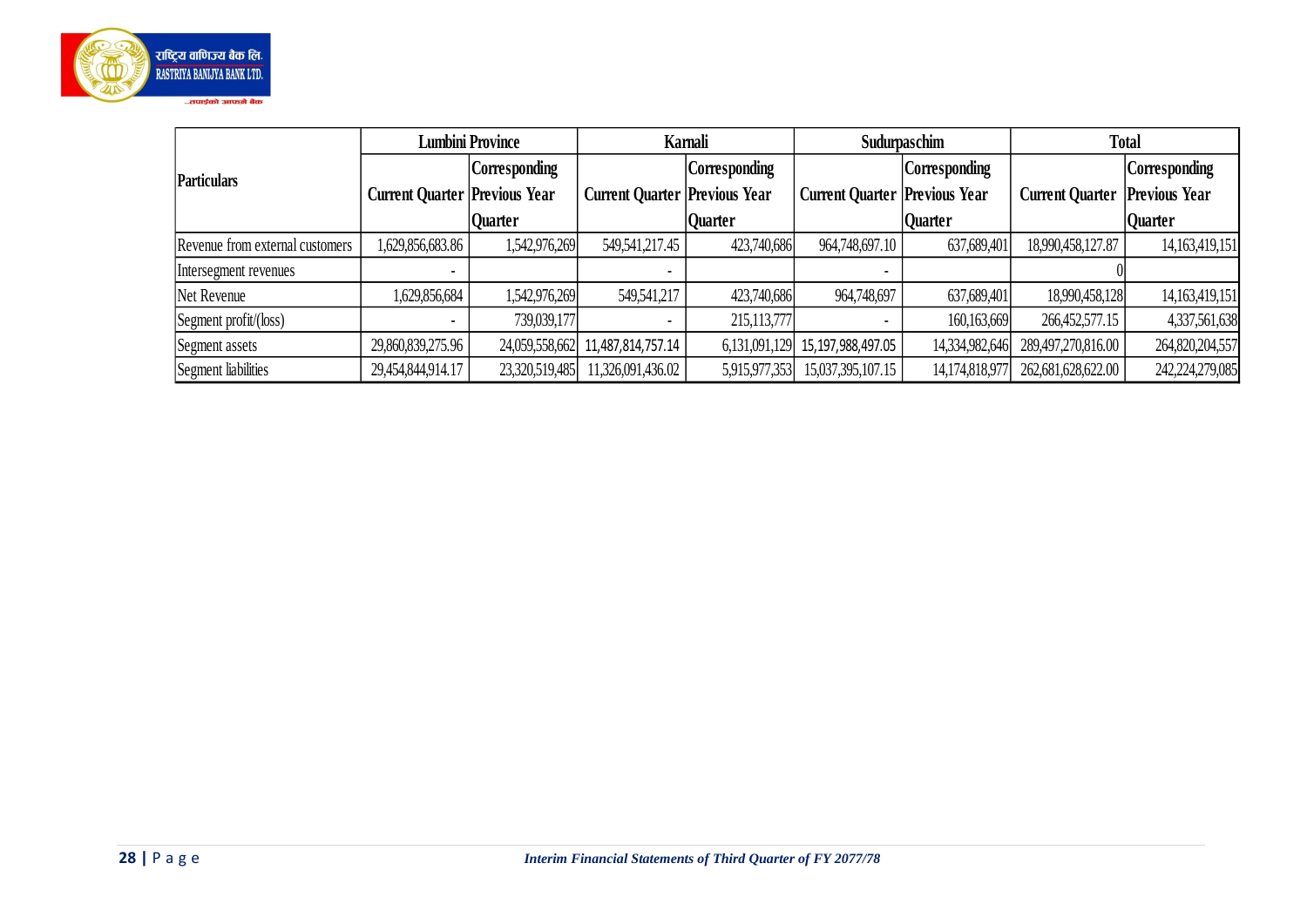

#### **7. Related party disclosures**

The Bank identifies the following as the related parties under the requirements of NAS 24.

| <b>Name</b>                                   | <b>Relationship</b> | <b>Remarks</b>     |
|-----------------------------------------------|---------------------|--------------------|
| <b>RBB Merchant Banking Company Limited</b>   | Subsidiary          |                    |
| Everest Foods Limited (w.e.f 1 May 2018)      | Subsidiary          | Defunct<br>company |
| Himal Cement Company (w.e.f 1 May 2018)       | Associates          | Defunct<br>company |
| Rastra Utthan Laghubitta Bittiya Sanstha Ltd. | Associates          |                    |
| Butwal Suti Dhago Udhyog                      | Associates          |                    |

#### **a. Board Member Allowances and Facilities**

The Chairperson and other members of the Board are paid NPR 4,000 per meeting respectively for Board and Board Level Committees meeting.

In addition to the above meeting allowances, the Board Members have been provided with a monthly allowance of NPR 2,000 for newspapers, NPR 2,500 for telephone and for those directors who are not using transportation facility from the Bank are provided with amount equivalent to 20 litre of fuel.

#### **b. Amount paid to Chief Executive Officer**

The Board of Directors has renewed appointment of Mr. Kiran Kumar Shrestha as Chief Executive Officer of the Bank with effect from 2076/12/29 for the period of 4 years.

#### **c. Compensation Details for Key Management Personnel**

Key Management Personnel includes members of Management Committee of the Bank and includes the following members;

| <b>Name</b>               | <b>Designation</b>                |
|---------------------------|-----------------------------------|
| Kiran Kumar Shrestha      | <b>Chief Executive Officer</b>    |
| Kabi Raj Adhikari         | Deputy Chief Executive Officer    |
| Sarswati Adhikari         | Deputy Executive Officer          |
| Debesh Prasad Lohani      | Deputy Executive Officer          |
| Devendra Raman Khanal     | Deputy Executive Officer          |
| Pawan Regmi               | <b>Chief Manager</b>              |
| <b>Bimal Dangol</b>       | <b>Chief Manager</b>              |
| <b>Vinay Raman Paudel</b> | <b>Chief Manager</b>              |
| <b>Bholanath Poudel</b>   | Senior Manager, Company Secretary |